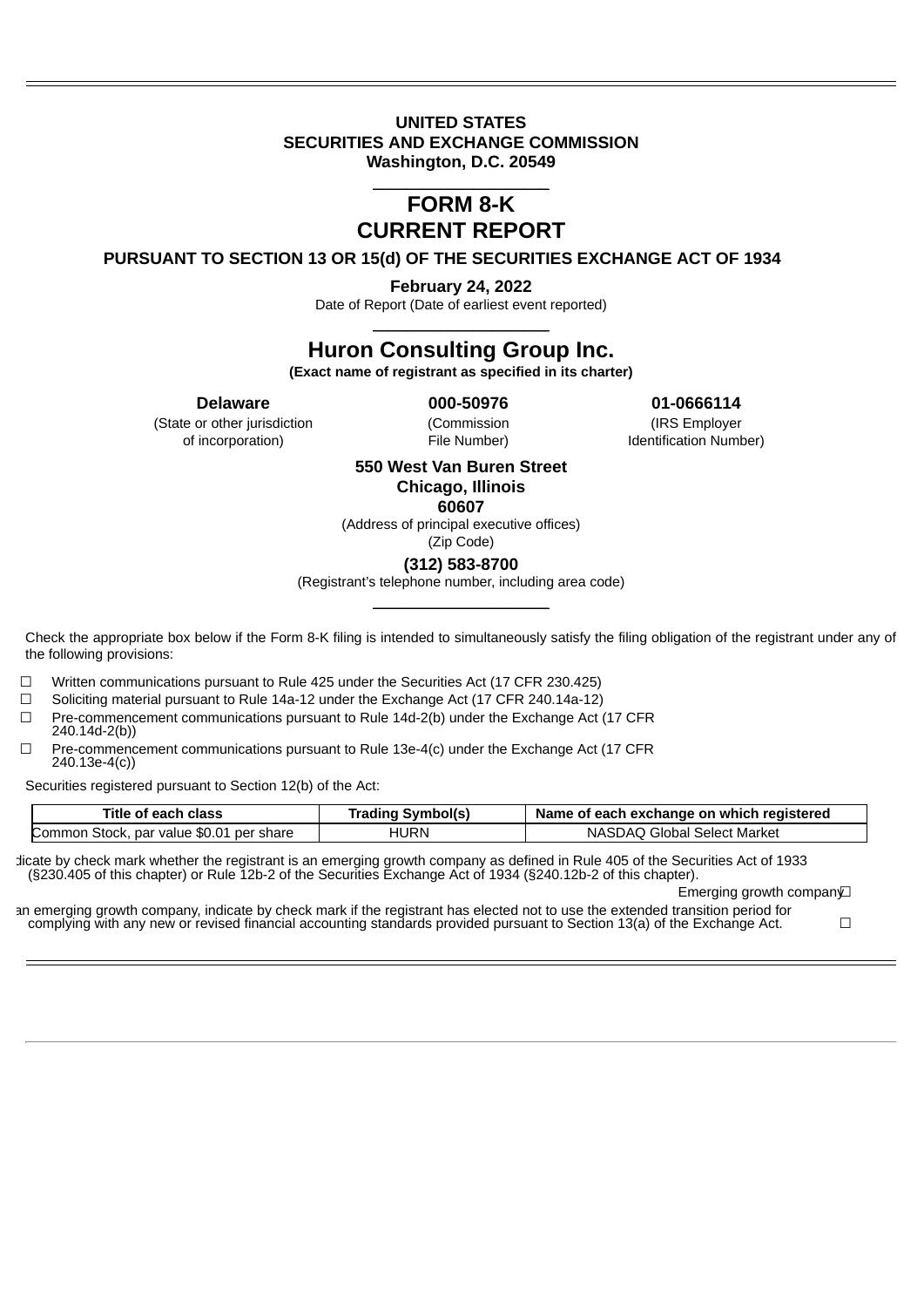## **Item 2.02. Results of Operations and Financial Condition.**

On February 24, 2022, Huron Consulting Group Inc. (the "Company") issued a press release announcing its financial results for the year ended December 31, 2021. A copy of the press release is furnished as Exhibit 99.1 to this Current Report on Form 8-K.

The information furnished pursuant to this Item 2.02 and the attached Exhibit 99.1 shall not be deemed filed for purposes of Section 18 of the Securities Exchange Act of 1934 or otherwise subject to the liabilities of that section, nor shall it be deemed incorporated by reference in any filing under the Securities Act of 1933, except as shall be expressly set forth by specific reference in such filing.

## **Item 9.01. Financial Statements and Exhibits.**

(d) Exhibits

**Exhibit**

| Exhibit<br><b>Number</b> | <b>Exhibit Description</b>                                                                                                                                               |
|--------------------------|--------------------------------------------------------------------------------------------------------------------------------------------------------------------------|
| 99.1                     | Press release, dated February 24, 2022                                                                                                                                   |
| 101.INS                  | Inline XBRL Instance Document - the instance document does not appear in the Interactive Data File because its<br>XBRL tags are embedded within the Inline XBRL document |
| 101.SCH                  | Inline XBRL Taxonomy Extension Schema Document                                                                                                                           |
| 101.CAL                  | Inline XBRL Taxonomy Extension Calculation Linkbase Document                                                                                                             |
| 101.LAB                  | Inline XBRL Taxonomy Extension Label Linkbase Document                                                                                                                   |
| 101.PRE                  | Inline XBRL Taxonomy Extension Presentation Linkbase Document                                                                                                            |
| 101.DEF                  | Inline XBRL Taxonomy Extension Definition Linkbase Document                                                                                                              |
| 104                      | Cover Page Interactive Data File (formatted as inline XBRL and contained in Exhibit 101)                                                                                 |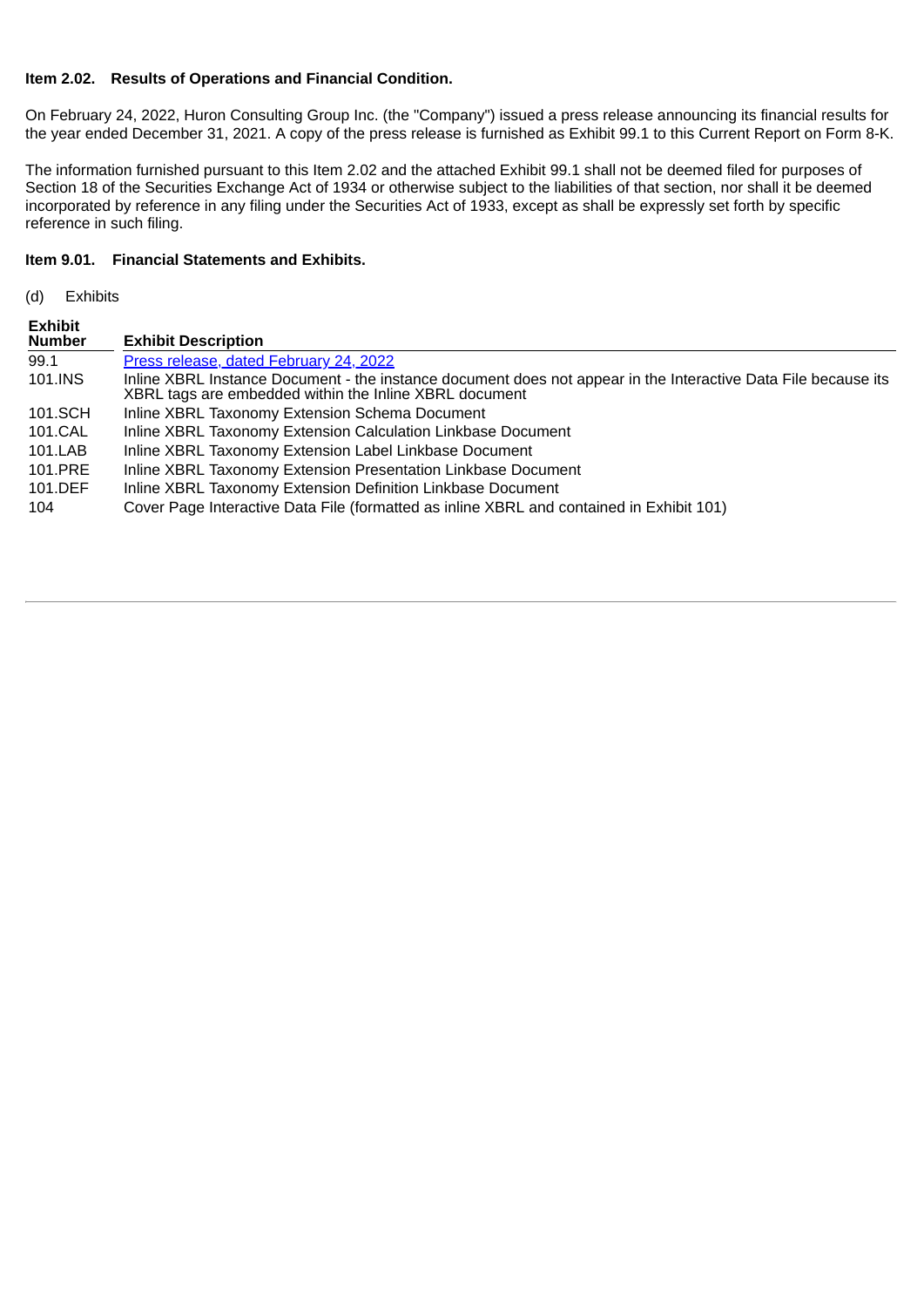## **SIGNATURE**

Pursuant to the requirements of the Securities Exchange Act of 1934, the registrant has duly caused this report to be signed on its behalf by the undersigned hereunto duly authorized.

Huron Consulting Group Inc.

(Registrant)

Date: February 24, 2022 **/s/ Southern Products** February 24, 2022

John D. Kelly Executive Vice President, Chief Financial Officer, and Treasurer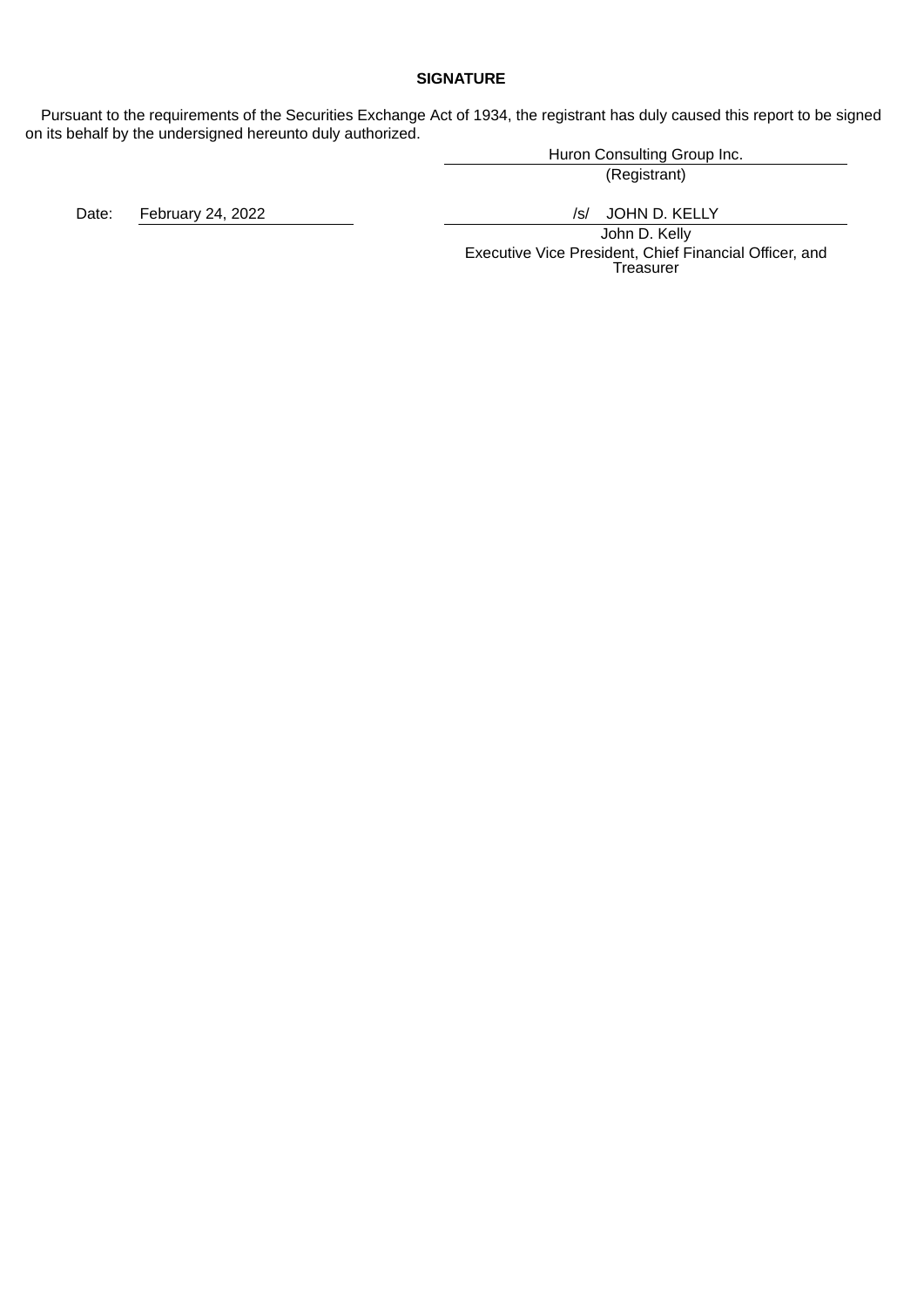

<span id="page-3-0"></span>**MEDIA CONTACT** Allie Bovis FOR IMMEDIATE RELEASE abovis@hcg.com

> **INVESTOR CONTACT** John D. Kelly investor@hcg.com

## **Huron Announces Fourth Quarter and Full Year 2021 Financial Results, and Provides 2022 Guidance**

## **FOURTH QUARTER 2021 HIGHLIGHTS**

**NEWS**

- Revenues increased \$49.9 million, or 25.2%, to \$248.3 million in Q4 2021 from \$198.3 million in Q4 2020.
- Net income from continuing operations increased to \$31.1 million in O4 2021 compared to a net loss from continuing operations of \$6.1 million in Q4 2020. Results for Q4 2021 include a \$23.7 million gain, net of tax from the sale of the company's Life Sciences business in the fourth quarter of 2021. Results for Q4 2020 include \$13.9 million of restructuring charges, net of tax related to the fourth quarter 2020 restructuring plan.
- Adjusted EBITDA<sup>(8)</sup>, a non-GAAP measure, increased \$12.2 million, or 71.7%, to \$29.3 million in Q4 2021 from \$17.1 million in Q4 2020.
- Diluted earnings per share from continuing operations was \$1.45 in Q4 2021 compared to diluted loss per share from continuing operations of \$0.28 in Q4 2020.
- Adjusted diluted earnings per share from continuing operations<sup>(8)</sup>, a non-GAAP measure, excludes the gain on sale of the company's Life Sciences business and increased \$0.35, or 77.8%, to \$0.80 in Q4 2021 from \$0.45 in Q4 2020.

#### **FULL YEAR 2021 HIGHLIGHTS AND 2022 GUIDANCE**

- Revenues increased \$61.5 million, or 7.3%, to \$905.6 million for full year 2021 compared to \$844.1 million for full year 2020.
- Net income from continuing operations was \$63.0 million for full year 2021 compared to a net loss from continuing operations of \$23.7 million for full year 2020. Results for full year 2021 include a \$23.7 million gain, net of tax from the sale of the company's Life Sciences business in the fourth quarter of 2021. Results for full year 2020 include non-cash goodwill impairment charges, net of tax of \$45.3 million incurred in Q1 2020 related to the company's Strategy and Innovation and Life Sciences reporting units within the Business Advisory segment and \$13.9 million of restructuring charges, net of tax related to the fourth quarter 2020 restructuring plan.
- Adjusted EBITDA $^{(8)}$ , a non-GAAP measure, increased \$10.7 million, or 12.3%, to \$97.8 million for full year 2021 compared to \$87.1 million for full year 2020.
- Diluted earnings per share from continuing operations was \$2.89 for full year 2021 compared to diluted loss per share from continuing operations of \$1.08 for full year 2020.
- Adjusted diluted earnings per share from continuing operations<sup>(8)</sup>, a non-GAAP measure, excludes the gain on sale of the company's Life Sciences business and increased \$0.46, or 21.4%, to \$2.61 for full year 2021 from \$2.15 for full year 2020.
- Huron provides full year 2022 guidance, including revenue expectations in a range of \$970.0 million to \$1.03 billion.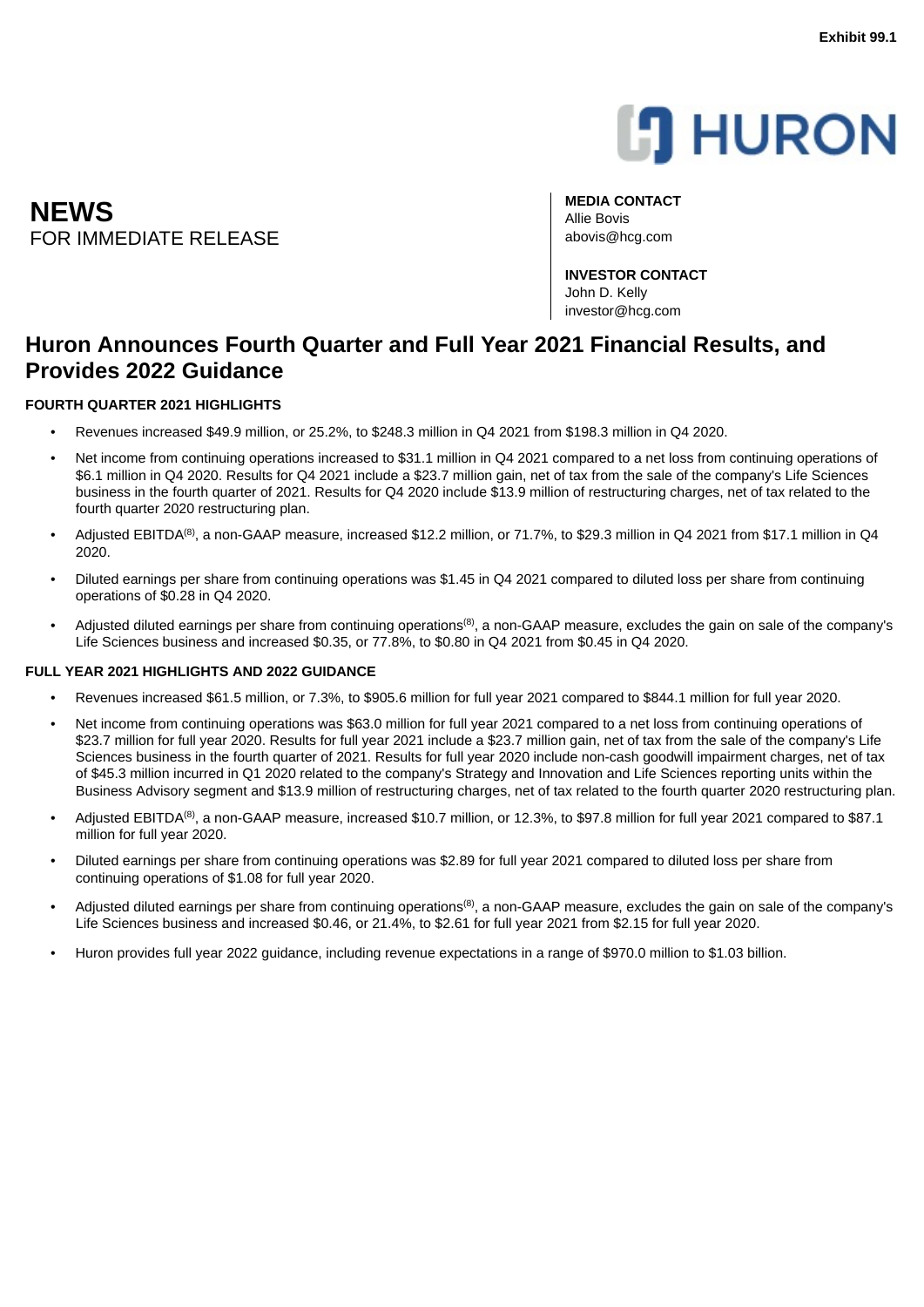

• Effective January 1, 2022, Huron has modified its operating model to expand and more deeply integrate the company's industry expertise with its digital, strategic and financial advisory capabilities to accelerate growth and margin expansion.

**CHICAGO - Feb 24, 2022** - Global professional services firm Huron (NASDAQ: HURN) today announced financial results from continuing operations for the fourth quarter ended December 31, 2021.

"We continued to deliver on our commitment to sustainable revenue growth and improved profitability, demonstrated by our Q4 2021 and full year results," said James H. Roth, chief executive officer, Huron. "Led by organic growth across all three operating segments, annual revenues grew 7% and full year adjusted EBITDA margin improved 50 basis points over the prior year. We believe favorable market conditions across our core industries will provide a solid foundation for continued growth and profitability into 2022 as our clients address strategic and operational uncertainties."

"We recently established a new operating model to strengthen our go-to-market strategy and better position Huron to integrate our deep industry expertise with our strong digital, strategy and financial advisory capabilities. Our business alignment builds upon the historical collaboration across our teams while creating a platform to drive greater efficiencies companywide, which we believe will provide improved growth and profitability for our shareholders," added Roth.

#### **COVID-19 IMPACT**

The worldwide spread of the coronavirus (COVID-19) has created significant volatility, uncertainty and disruption to the global economy. The company continues to closely monitor the impact of the pandemic on all aspects of its business, including how it will impact its clients, employees and business partners. In most of 2020 and the first quarter of 2021, the COVID-19 pandemic negatively impacted sales and elongated the sales cycle for new opportunities for certain services, particularly within the company's Healthcare and Education segments as some clients reprioritized or delayed certain projects. Conversely, the pandemic strengthened demand for the company's cloud-based technology and analytics solutions and certain services provided to organizations in transition within the company's Business Advisory segment.

Beginning in the second quarter of 2021 and continuing through the end of 2021, the company saw an increase in its sales pipeline and the pace of signings, particularly within its Healthcare and Education businesses, as well as strengthened demand across all segments. As a result, fourth quarter and full year 2021 revenues increased compared to the same prior year periods.The company expects continued revenue growth in 2022 compared to 2021.

#### **FOURTH QUARTER 2021 RESULTS FROM CONTINUING OPERATIONS**

Revenues increased \$49.9 million, or 25.2%, to \$248.3 million for the fourth quarter of 2021 compared to \$198.3 million for the fourth quarter of 2020.

Net income from continuing operations increased to \$31.1 million for the fourth quarter of 2021, compared to a net loss from continuing operations of \$6.1 million for the same quarter last year. Diluted earnings per share from continuing operations was \$1.45 for the fourth quarter of 2021, compared to diluted loss per share from continuing operations of \$0.28 for the fourth quarter of 2020. Results for the fourth quarter of 2021 include a \$23.7 million gain, net of tax from the sale of the company's Life Sciences business in the fourth quarter of 2021. Results for the fourth quarter of 2020 reflect \$13.9 million of restructuring charges, net of tax related to the fourth quarter 2020 restructuring plan.

Fourth quarter 2021 earnings before interest, taxes, depreciation and amortization ("EBITDA")<sup>(8)</sup> was \$50.0 million compared to loss before interest, taxes, depreciation and amortization of \$1.9 million in the same prior year period.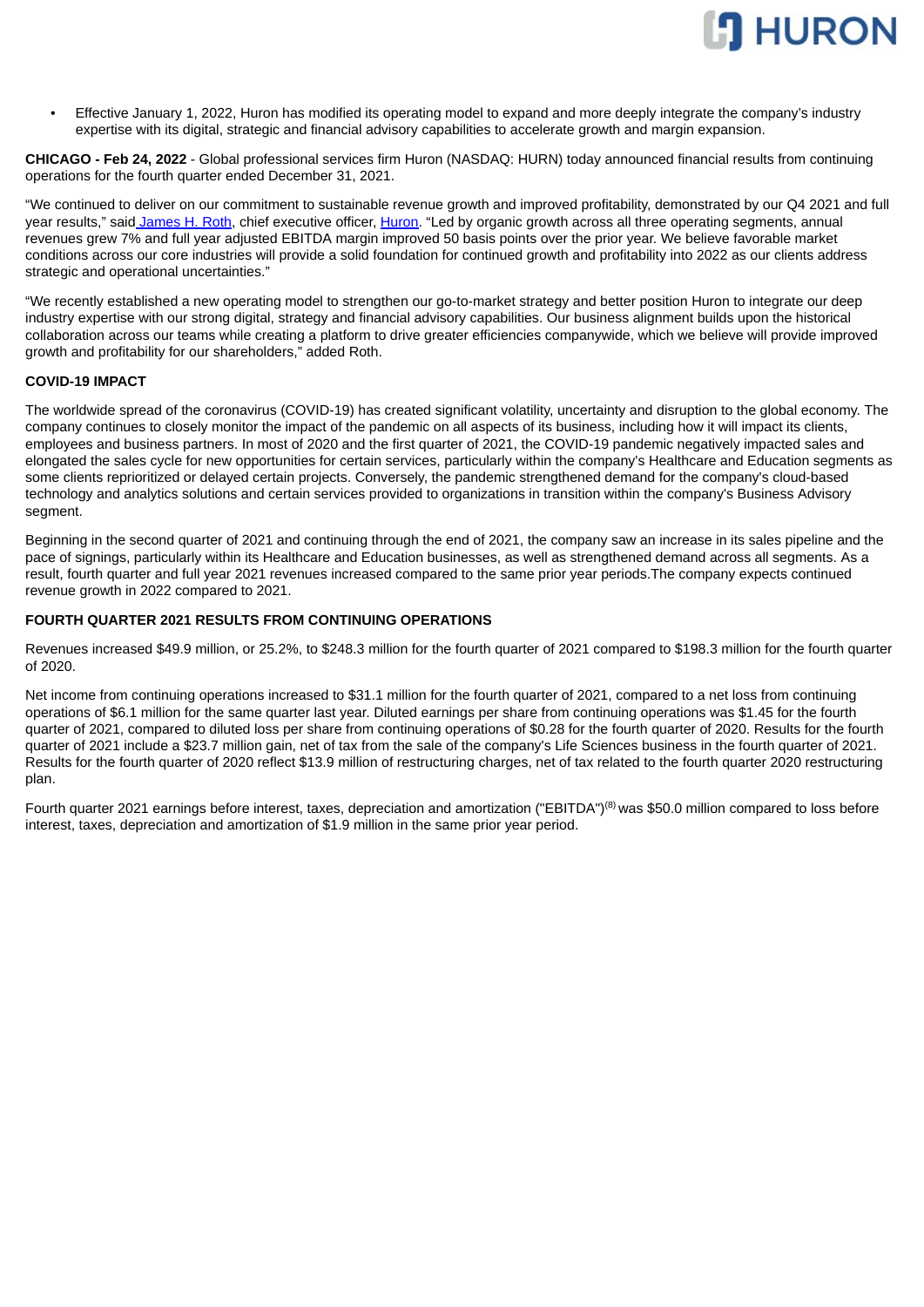

In addition to using EBITDA to evaluate the company's financial performance, management uses other non-GAAP financial measures, which exclude the effect of the following items (in thousands):

|                                                  |    | <b>Three Months Ended</b><br>December 31, |    |          |  |  |  |
|--------------------------------------------------|----|-------------------------------------------|----|----------|--|--|--|
|                                                  |    | 2021                                      |    | 2020     |  |  |  |
| Amortization of intangible assets                | £. | $2.328$ \$                                |    | 3,138    |  |  |  |
| Restructuring and other charges                  | \$ | $9,235$ \$                                |    | 18,748   |  |  |  |
| Litigation and other losses                      | \$ | $100 \text{ }$ \$                         |    |          |  |  |  |
| (Gain) loss on sale of businesses <sup>(1)</sup> | \$ | $(31,510)$ \$                             |    | 1.501    |  |  |  |
| Transaction-related expenses                     | \$ | $1,447$ \$                                |    | 695      |  |  |  |
| Unrealized gain on preferred stock investment    | \$ | $\overline{\phantom{0}}$                  | \$ | (1,667)  |  |  |  |
| Tax effect of adjustments                        | \$ | $4,530$ \$                                |    | (6, 158) |  |  |  |
| Foreign currency transaction losses (gains), net | \$ | 21                                        |    | (276)    |  |  |  |

 $<sup>(1)</sup>$  On November 1, 2021, the company completed the divestiture of its Life Sciences commercial and R&D strategy, pricing and market</sup> access strategy business (the "Life Sciences business"), and recognized a \$31.5 million pre-tax gain related to the sale. The Life Sciences business generated revenues of \$1.9 million in October 2021.

Adjusted EBITDA $^{(8)}$  increased \$12.2 million, or 71.7%, to \$29.3 million, or 11.8% of revenues, in the fourth quarter of 2021, compared to \$17.1 million, or 8.6% of revenues, in the same quarter last year. Adjusted net income from continuing operations® increased \$7.0 million to \$17.2 million, or \$0.80 per diluted share, for the fourth quarter of 2021, compared to \$10.2 million, or \$0.45 per diluted share, for the quarter in 2020.

The average number of billable consultants<sup>(2)</sup> increased 9.7% to 2,880 in the fourth quarter of 2021 from 2,626 in the same quarter last year. Billable consultant utilization rate<sup>(3)</sup> was 70.0% during the fourth quarter of 2021 compared to 68.0% during the same period last year. Average billing rate per hour for our billable consultants<sup>(4)</sup> was \$231 for the fourth quarter of 2021 compared to \$206 for the same prior year period. The average number of full-time equivalent professionals<sup>(6)</sup> was 301 in the fourth quarter of 2021 compared to 263 for the same period in 2020. The average number of Healthcare Managed Services employees<sup>(7)</sup> was 513 in the fourth quarter of 2021 compared to 92 for the same period in 2020. This operating data has been revised from previously reported amounts as the company began assessing its operating performance by the following three employee types in the second quarter of 2021: billable consultants, full-time equivalents, and Healthcare Managed Services employees.

## **FULL YEAR 2021 RESULTS FROM CONTINUING OPERATIONS**

 $\overline{\phantom{a}}$  , where  $\overline{\phantom{a}}$  , where  $\overline{\phantom{a}}$  , where  $\overline{\phantom{a}}$ 

Revenues increased \$61.5 million, or 7.3%, to \$905.6 million for full year 2021, compared to \$844.1 million for full year 2020.

Net income from continuing operations was \$63.0 million for full year 2021, compared to a net loss from continuing operations of \$23.7 million for full year 2020. Diluted earnings per share from continuing operations was \$2.89 for full year 2021, compared to diluted loss per share from continuing operations of \$1.08 for full year 2020. Results for full year 2021 include a \$23.7 million gain, net of tax from the sale of the company's Life Sciences business in the fourth quarter of 2021. Results for full year 2020 reflect non-cash goodwill impairment charges, net of tax totaling \$45.3 million to reduce the carrying value of goodwill in the company's Strategy and Innovation and Life Sciences reporting units within the Business Advisory segment and \$13.9 million of restructuring charges, net of tax related to the fourth quarter 2020 restructuring plan.

EBITDA<sup>(8)</sup> was \$114.5 million for the full year 2021, compared to \$5.1 million for full year 2020.

In addition to using EBITDA to evaluate the company's financial performance, management uses other non-GAAP financial measures, which exclude the effect of the following items (in thousands):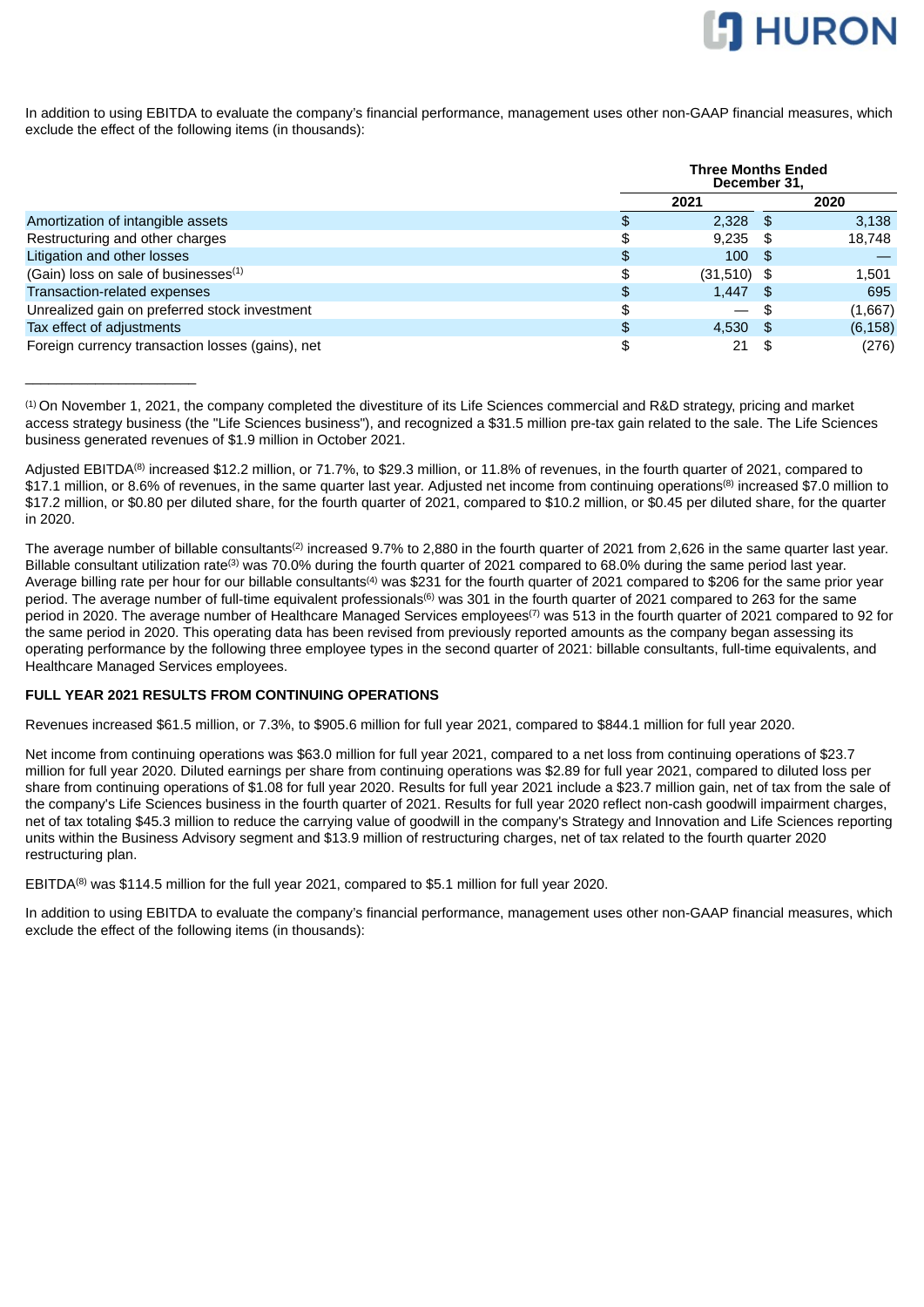

**Twelve Months Ended**

|                                                  |    | Tweive Months Ended<br>December 31, |      |           |  |  |
|--------------------------------------------------|----|-------------------------------------|------|-----------|--|--|
|                                                  |    | 2021                                |      | 2020      |  |  |
| Amortization of intangible assets                | Ъ  | $9,251$ \$                          |      | 12,696    |  |  |
| Restructuring and other charges                  | \$ | 12.401 \$                           |      | 21.374    |  |  |
| Litigation and other losses (gains), net         | \$ | 198                                 | - \$ | (150)     |  |  |
| Goodwill impairment charges                      | \$ | $\overline{\phantom{0}}$            |      | 59,816    |  |  |
| Unrealized gain on preferred stock investment    | \$ | — \$                                |      | (1,667)   |  |  |
| (Gain) loss on sale of businesses <sup>(1)</sup> | \$ | $(31,510)$ \$                       |      | 1,603     |  |  |
| Transaction-related expenses                     | \$ | $1,782$ \$                          |      | 1,132     |  |  |
| Tax effect of adjustments                        | \$ | $1,742$ \$                          |      | (23, 199) |  |  |
| Foreign currency transaction losses, net         | \$ | $419$ \$                            |      | (31)      |  |  |

 $^{(1)}$  On November 1, 2021, the company completed the divestiture of its Life Sciences business, and recognized a \$31.5 million pre-tax gain related to the sale. The Life Sciences business generated revenues of \$16.7 million during the ten months ended October 31, 2021.

Adjusted EBITDA $^{(8)}$  increased \$10.7 million, or 12.3%, to \$97.8 million, or 10.8% of revenues, for full year 2021 compared to \$87.1 million, or 10.3% of revenues, for full year 2020. Adjusted net income from continuing operations<sup>(8)</sup> increased \$9.0 million to \$56.9 million, or \$2.61 per diluted share, for full year 2021 compared to \$47.9 million, or \$2.15 per diluted share, for full year 2020.

The average number of billable consultants<sup>(2)</sup> increased 4.5% to 2,716 for full year 2021 from 2,600 for the same prior year period. Billable consultant utilization rate<sup>(3)</sup> was 71.1% for full year 2021, compared to 70.7% in the same period last year. Average billing rate per hour for billable consultants<sup>(4)</sup> was \$209 for full year 2021, compared to \$202 in the same period last year. The average number of full-time equivalent professionals<sup>(6)</sup> was 258 for full year 2021 compared to 269 for the same prior year period. The average number of Healthcare Managed Services employees<sup>(7)</sup> was 382 for full year 2021 compared to 91 for the same period in 2020. This operating data has been revised from previously reported amounts as the company began assessing its operating performance by the following three employee types in the second quarter of 2021: billable consultants, full-time equivalents, and Healthcare Managed Services employees.

#### **OPERATING SEGMENTS**

 $\overline{\phantom{a}}$  , where  $\overline{\phantom{a}}$  , where  $\overline{\phantom{a}}$  , where  $\overline{\phantom{a}}$ 

Huron's results reflect a portfolio of service offerings focused on helping clients address complex business challenges.

The company's full year 2021 revenues by operating segment as a percentage of total company revenues are as follows: Healthcare (42%); Business Advisory (32%); and Education (26%). Financial results by segment are included in the attached schedules and in Huron's forthcoming Annual Report on Form 10-K filing for the year ended December 31, 2021.

#### **OUTLOOK FOR 2022**

Based on currently available information, the company provided guidance for full year 2022 revenues before reimbursable expenses in a range of \$970.0 million to \$1.03 billion. The company anticipates adjusted EBITDA as a percentage of revenues in a range of 11.3% to 12.3% and non-GAAP adjusted diluted earnings per share in a range of \$2.85 to \$3.35.

Management will provide a more detailed discussion of its outlook during the company's earnings conference call webcast.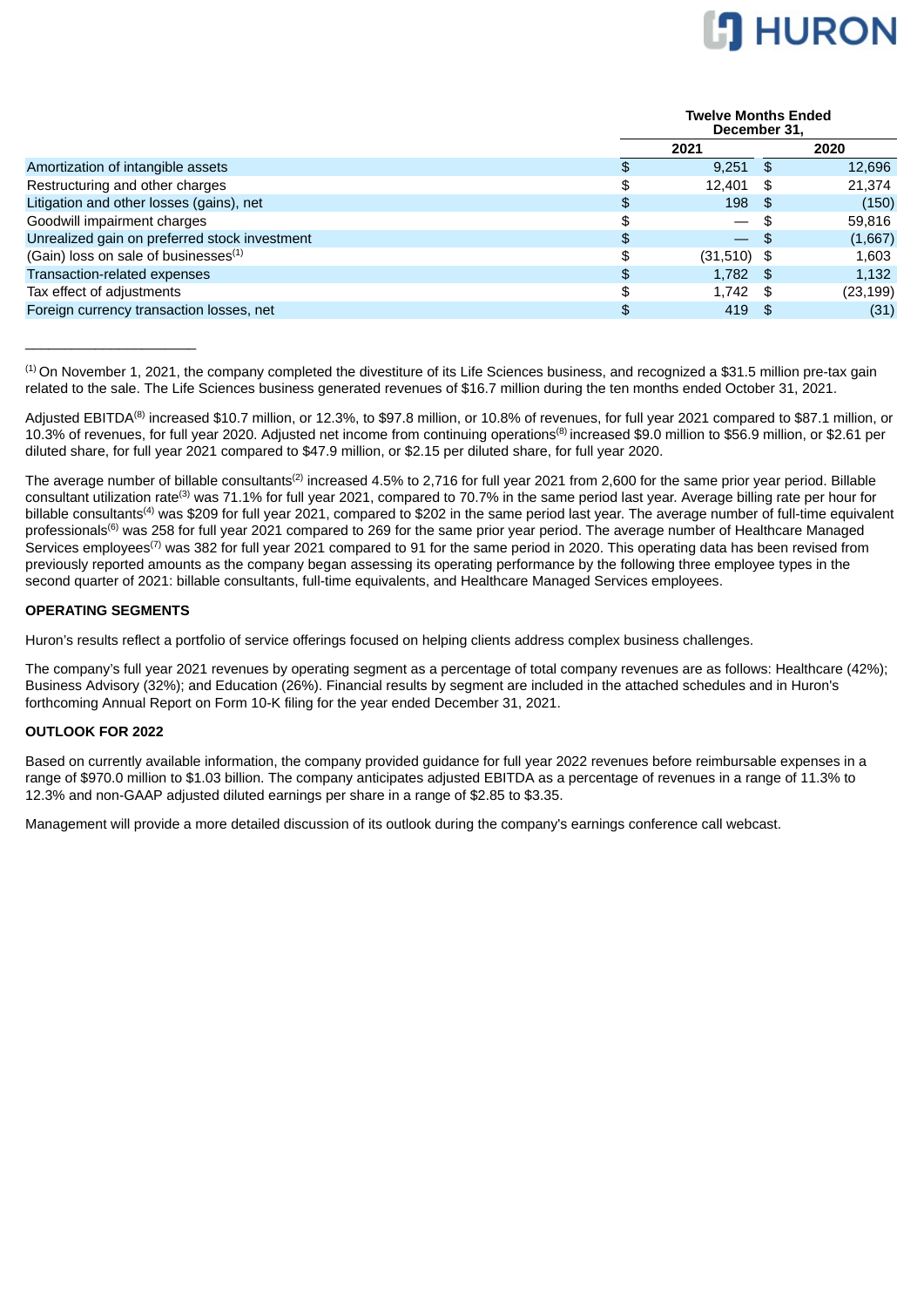

#### **FOURTH QUARTER 2021 WEBCAST**

The company will host a webcast to discuss its financial results today, February 24, 2022, at 5:00 p.m. Eastern Time, 4:00 p.m. Central Time. The conference call is being webcast by NASDAQ and can be accessed from Huron's website at http://ir.huronconsultinggroup.com. A replay will be available approximately two hours after the conclusion of the webcast and for 90 days thereafter.

#### **2022 BUSINESS REALIGNMENT AND CHANGES TO SEGMENT REPORTING**

Effective January 1, 2022, Huron has modified its operating model to expand and more deeply integrate the company's industry expertise with its digital, strategic and financial advisory capabilities. The new operating model will strengthen Huron's go-to-market strategy, drive efficiencies that support margin expansion, and position the company to accelerate growth.

To align with the new operating model, effective with reporting for periods beginning January 1, 2022, the company will begin reporting under the following three industries, which will be the company's reportable segments: Healthcare, Education and Commercial. The Commercial segment will include all industries outside of healthcare and education, including, but not limited to, financial services and energy and utilities. In the new reporting structure, each segment will include all revenues and costs associated with engagements delivered in the respective industry segment. The new Healthcare and Education segments will include some revenues and costs historically reported in the Business Advisory segment and the Healthcare segment will include certain revenues and costs historically reported in the Education segment. The company will also provide revenue reporting across two principal capabilities: i) Consulting and Managed Services and ii) Digital. These changes will provide greater transparency for investors by improving visibility into the core drivers of the business.

Supplemental materials that include unaudited recast summary financial information and other operating data according to the new reporting segments can be found on the investor relations section of Huron's website at http://ir.huronconsultinggroup.com.

#### **VIRTUAL INVESTOR DAY**

Huron will host an Investor Day on Tuesday, March 29, 2022. The Investor Day will be held virtually and begin at 9:00 a.m. Eastern Time (8:00 a.m. Central Time). Interested parties are encouraged to pre-register for the event here and log in to the webcast approximately 10 minutes prior to the start of the event.

Chief executive officer James H. Roth, chief financial officer John D. Kelly, president and chief operating officer C. Mark Hussey and other members of Huron's leadership team will provide an update on the company's strategy and segment reporting changes. In addition to management's prepared remarks, there will be a question-and-answer session.

After the conclusion of the event, a transcript and a replay of the video webcast, including the Q&A session, will be available on the investor relations section of Huron's website at http://ir.huronconsultinggroup.com and will be available for one year.

#### **USE OF NON-GAAP FINANCIAL MEASURES** (8)

In evaluating the company's financial performance and outlook, management uses EBITDA, adjusted EBITDA, adjusted EBITDA as a percentage of revenues, adjusted net income from continuing operations, and adjusted diluted earnings per share from continuing operations, which are non-GAAP measures. Management uses these non-GAAP financial measures to gain an understanding of the company's comparative operating performance (when comparing such results with previous periods or forecasts). These non-GAAP financial measures are used by management in their financial and operating decision making because management believes they reflect the company's ongoing business in a manner that allows for meaningful period-to-period comparisons. Management also uses these non-GAAP financial measures when publicly providing their business outlook, for internal management purposes, and as a basis for evaluating potential acquisitions and dispositions. Management believes that these non-GAAP financial measures provide useful information to investors and others in understanding and evaluating Huron's current operating performance and future prospects in the same manner as management does, if they so choose, and in comparing in a consistent manner Huron's current financial results with Huron's past financial results. Investors should recognize that these non-GAAP measures might not be comparable to similarly titled measures of other companies. These measures should be considered in addition to, and not as a substitute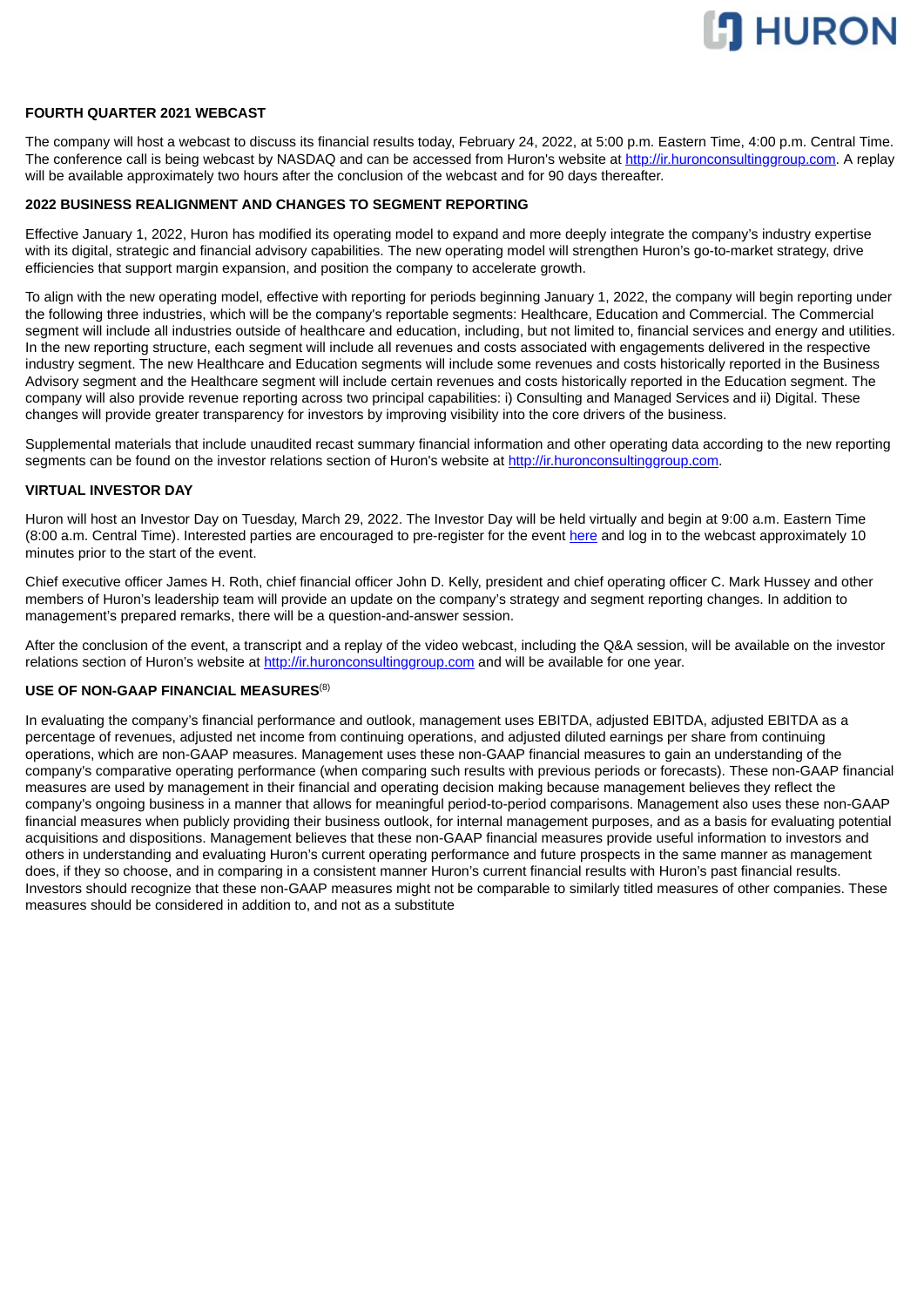

for or superior to, any measure of performance, cash flows or liquidity prepared in accordance with accounting principles generally accepted in the United States.

Management has provided its outlook regarding adjusted EBITDA and adjusted diluted earnings per share, both of which are non-GAAP financial measures and exclude certain charges. Management has not reconciled these non-GAAP financial measures to the corresponding GAAP financial measures because guidance for the various reconciling items is not provided. Management is unable to provide guidance for these reconciling items because they cannot determine their probable significance, as certain items are outside of the company's control and cannot be reasonably predicted since these items could vary significantly from period to period. Accordingly, reconciliations to the corresponding GAAP financial measures are not available without unreasonable effort.

#### **ABOUT HURON**

Huron is a global consultancy that collaborates with clients to drive strategic growth, ignite innovation and navigate constant change. Through a combination of strategy, expertise and creativity, we help clients accelerate operational, digital and cultural transformation, enabling the change they need to own their future. By embracing diverse perspectives, encouraging new ideas and challenging the status quo, we create sustainable results for the organizations we serve. Learn more at www.huronconsultinggroup.com.

*Statements in this press release that are not historical in nature, including those concerning the company's current expectations about its future results, are "forward-looking" statements as defined in Section 21E of the Securities Exchange Act of 1934, as amended, and the Private Securities Litigation Reform Act of 1995. Forward-looking statements are identified by words such as "may," "should," "expects," "provides," "anticipates," "assumes," "can," "will," "meets," "could," "likely," "intends," "might," "predicts," "seeks," "would," "believes," "estimates," "plans," "continues," "guidance," or "outlook" or similar expressions. These forward-looking statements reflect the company's current expectations about future requirements and needs, results, levels of activity, performance, or achievements. Some of the factors that could cause actual results to differ materially from the forward-looking statements contained herein include, without limitation: the impact of the COVID-19 pandemic on the economy, our clients and client demand for our services, and our ability to sell and provide services, including the measures taken by governmental authorities and businesses in response to the pandemic, which may cause or contribute to other risks and uncertainties that we face; failure to achieve expected utilization rates, billing rates and the number of revenue-generating professionals; inability to expand or adjust our service offerings in response to market demands; our dependence on renewal of client-based services; dependence on new business and retention of current clients and qualified personnel; failure to maintain third-party provider relationships and strategic alliances; inability to license technology to and from third parties; the impairment of goodwill; various factors related to income and other taxes; difficulties in successfully integrating the businesses we acquire and achieving expected benefits from such acquisitions; risks relating to privacy, information security, and related laws and standards; and a general downturn in market conditions. These forward-looking statements involve known and unknown risks, uncertainties, and other factors, including, among others, those described under "Item 1A. Risk Factors" in Huron's Annual Report on Form 10-K for the year ended December 31, 2021 that may cause actual results, levels of activity, performance or achievements to be materially different from any anticipated results, levels of activity, performance, or achievements expressed or implied by these forward-looking statements. The company disclaims any obligation to update or revise any forward-looking statements as a result of new information or future events, or for any other reason.*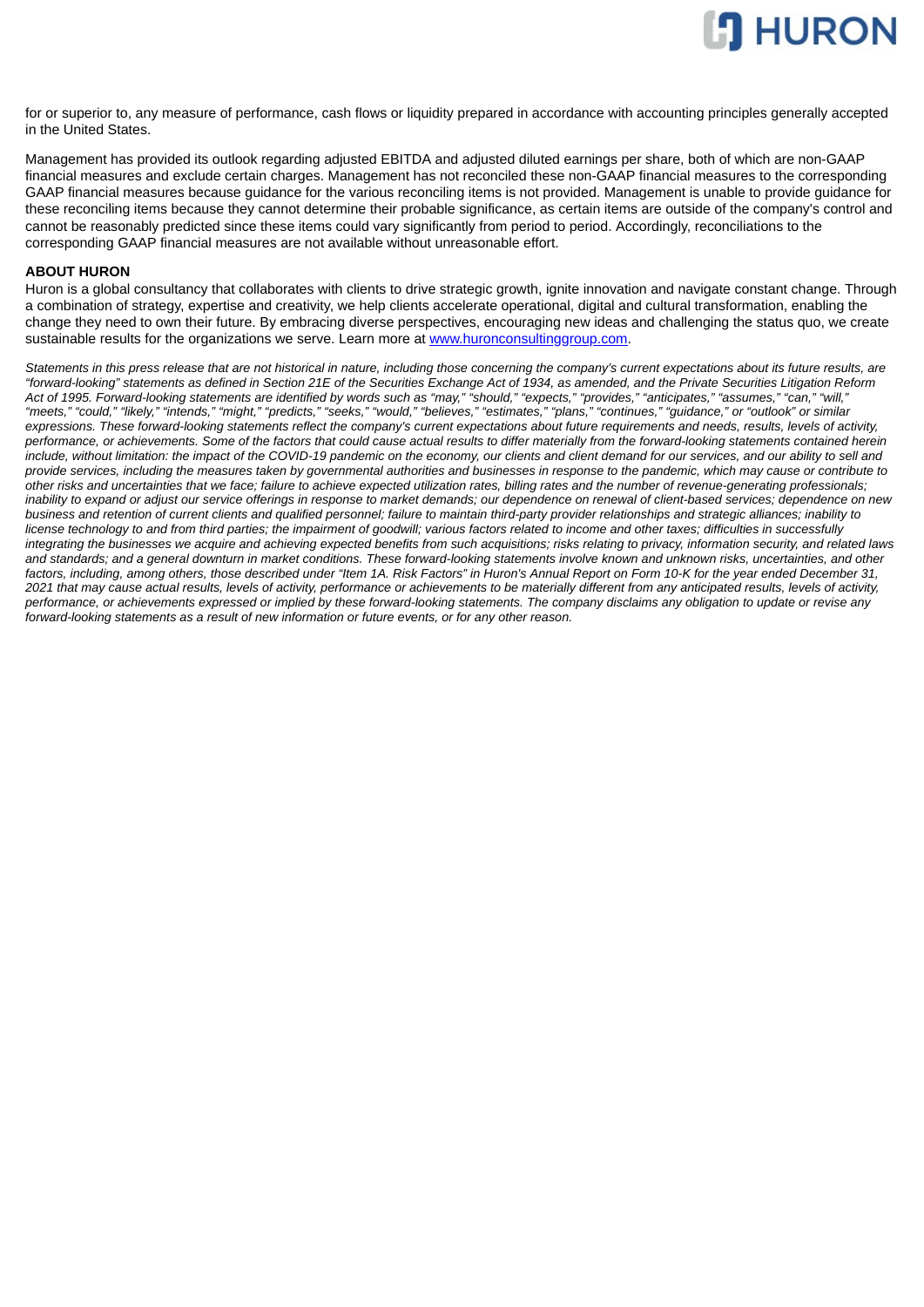## **HURON CONSULTING GROUP INC. CONSOLIDATED STATEMENTS OF OPERATIONS AND OTHER COMPREHENSIVE INCOME (LOSS) (In thousands, except per share amounts)**

**(Unaudited)**

|                                                                                                                     |               | <b>Three Months Ended</b><br>December 31, |    |             | <b>Twelve Months Ended</b><br>December 31. |         |               |           |  |
|---------------------------------------------------------------------------------------------------------------------|---------------|-------------------------------------------|----|-------------|--------------------------------------------|---------|---------------|-----------|--|
|                                                                                                                     |               | 2021                                      |    | 2020        |                                            | 2021    |               | 2020      |  |
| Revenues and reimbursable expenses:                                                                                 |               |                                           |    |             |                                            |         |               |           |  |
| Revenues                                                                                                            | \$            | 248,294                                   | \$ | 198,347     | \$                                         | 905,640 | \$            | 844.127   |  |
| Reimbursable expenses                                                                                               |               | 12,442                                    |    | 1,754       |                                            | 21,318  |               | 26,887    |  |
| Total revenues and reimbursable expenses                                                                            |               | 260,736                                   |    | 200,101     |                                            | 926,958 |               | 871,014   |  |
| Direct costs and reimbursable expenses (exclusive of depreciation and amortization<br>shown in operating expenses): |               |                                           |    |             |                                            |         |               |           |  |
| Direct costs                                                                                                        |               | 173,233                                   |    | 141,207     |                                            | 636,776 |               | 592,428   |  |
| Amortization of intangible assets and software development costs                                                    |               | 1,058                                     |    | 1,361       |                                            | 3,803   |               | 5,366     |  |
| Reimbursable expenses                                                                                               |               | 12,136                                    |    | 1,823       |                                            | 21,369  |               | 26,918    |  |
| Total direct costs and reimbursable expenses                                                                        |               | 186,427                                   |    | 144,391     |                                            | 661,948 |               | 624,712   |  |
| Operating expenses and other losses (gains), net:                                                                   |               |                                           |    |             |                                            |         |               |           |  |
| Selling, general and administrative expenses                                                                        |               | 49,410                                    |    | 43,822      |                                            | 177,886 |               | 170,686   |  |
| Restructuring charges                                                                                               |               | 9,235                                     |    | 18,748      |                                            | 12,401  |               | 20,525    |  |
| Litigation and other losses (gains)                                                                                 |               | 100                                       |    |             |                                            | 198     |               | (150)     |  |
| Depreciation and amortization                                                                                       |               | 5,400                                     |    | 5,794       |                                            | 21,686  |               | 24,277    |  |
| Goodwill impairment charges                                                                                         |               |                                           |    |             |                                            |         |               | 59.816    |  |
| Total operating expenses and other losses (gains), net                                                              |               | 64,145                                    |    | 68,364      |                                            | 212,171 |               | 275,154   |  |
| Operating income (loss)                                                                                             |               | 10,164                                    |    | (12, 654)   |                                            | 52,839  |               | (28, 852) |  |
| Other income (expense), net:                                                                                        |               |                                           |    |             |                                            |         |               |           |  |
| Interest expense, net of interest income                                                                            |               | (2, 185)                                  |    | (1,776)     |                                            | (8,150) |               | (9, 292)  |  |
| Other income, net                                                                                                   |               | 33,170                                    |    | 3,584       |                                            | 35,347  |               | 4,271     |  |
| Total other income (expense), net                                                                                   |               | 30,985                                    |    | 1,808       |                                            | 27,197  |               | (5,021)   |  |
| Income (loss) from continuing operations before taxes                                                               |               | 41,149                                    |    | (10, 846)   |                                            | 80,036  |               | (33, 873) |  |
| Income tax expense (benefit)                                                                                        |               | 10,091                                    |    | (4, 742)    |                                            | 17,049  |               | (10, 155) |  |
| Net income (loss) from continuing operations                                                                        |               | 31,058                                    |    | (6, 104)    |                                            | 62,987  |               | (23, 718) |  |
| Loss from discontinued operations, net of tax                                                                       |               |                                           |    | (33)        |                                            |         |               | (122)     |  |
| Net income (loss)                                                                                                   | \$            | 31,058                                    | \$ | (6, 137)    | \$                                         | 62,987  | \$            | (23, 840) |  |
| Net earnings (loss) per basic share:                                                                                |               |                                           |    |             |                                            |         |               |           |  |
| Net income (loss) from continuing operations                                                                        | $\frac{2}{3}$ | 1.48                                      | \$ | (0.28)      | \$                                         | 2.94    | \$            | (1.08)    |  |
| Loss from discontinued operations, net of tax                                                                       |               |                                           |    |             |                                            |         |               | (0.01)    |  |
| Net income (loss)                                                                                                   | \$            | 1.48                                      | \$ | (0.28)      | \$                                         | 2.94    | \$            | (1.09)    |  |
| Net earnings (loss) per diluted share:                                                                              |               |                                           |    |             |                                            |         |               |           |  |
| Net income (loss) from continuing operations                                                                        | \$            | 1.45                                      | \$ | $(0.28)$ \$ |                                            | 2.89    | \$            | (1.08)    |  |
| Loss from discontinued operations, net of tax                                                                       |               |                                           |    |             |                                            |         |               | (0.01)    |  |
| Net income (loss)                                                                                                   | \$            | 1.45                                      | \$ | (0.28)      | \$                                         | 2.89    | \$            | (1.09)    |  |
|                                                                                                                     |               |                                           |    |             |                                            |         |               |           |  |
| Weighted average shares used in calculating earnings (loss) per share:                                              |               |                                           |    |             |                                            |         |               |           |  |
| <b>Basic</b><br><b>Diluted</b>                                                                                      |               | 21,039                                    |    | 21,903      |                                            | 21,439  |               | 21,882    |  |
|                                                                                                                     |               | 21,466                                    |    | 21,903      |                                            | 21,809  |               | 21,882    |  |
| <b>Comprehensive income (loss):</b>                                                                                 |               |                                           |    |             |                                            |         |               |           |  |
| Net income (loss)                                                                                                   | $\frac{1}{2}$ | 31,058                                    | \$ | (6, 137)    | $\frac{1}{2}$                              | 62,987  | $\frac{2}{3}$ | (23, 840) |  |
| Foreign currency translation adjustments, net of tax                                                                |               | (1, 161)                                  |    | 642         |                                            | (925)   |               | 348       |  |
| Unrealized gain on investment, net of tax                                                                           |               | 3,237                                     |    | 2,374       |                                            | 1,169   |               | 1,323     |  |
| Unrealized gain (loss) on cash flow hedging instruments, net of tax                                                 |               | 1,579                                     |    | 87          |                                            | 3,535   |               | (3,546)   |  |
| Other comprehensive income (loss)                                                                                   |               | 3,655                                     |    | 3,103       |                                            | 3,779   |               | (1, 875)  |  |
| Comprehensive income (loss)                                                                                         | \$            | 34,713                                    | \$ | (3,034)     | \$                                         | 66,766  | \$            | (25, 715) |  |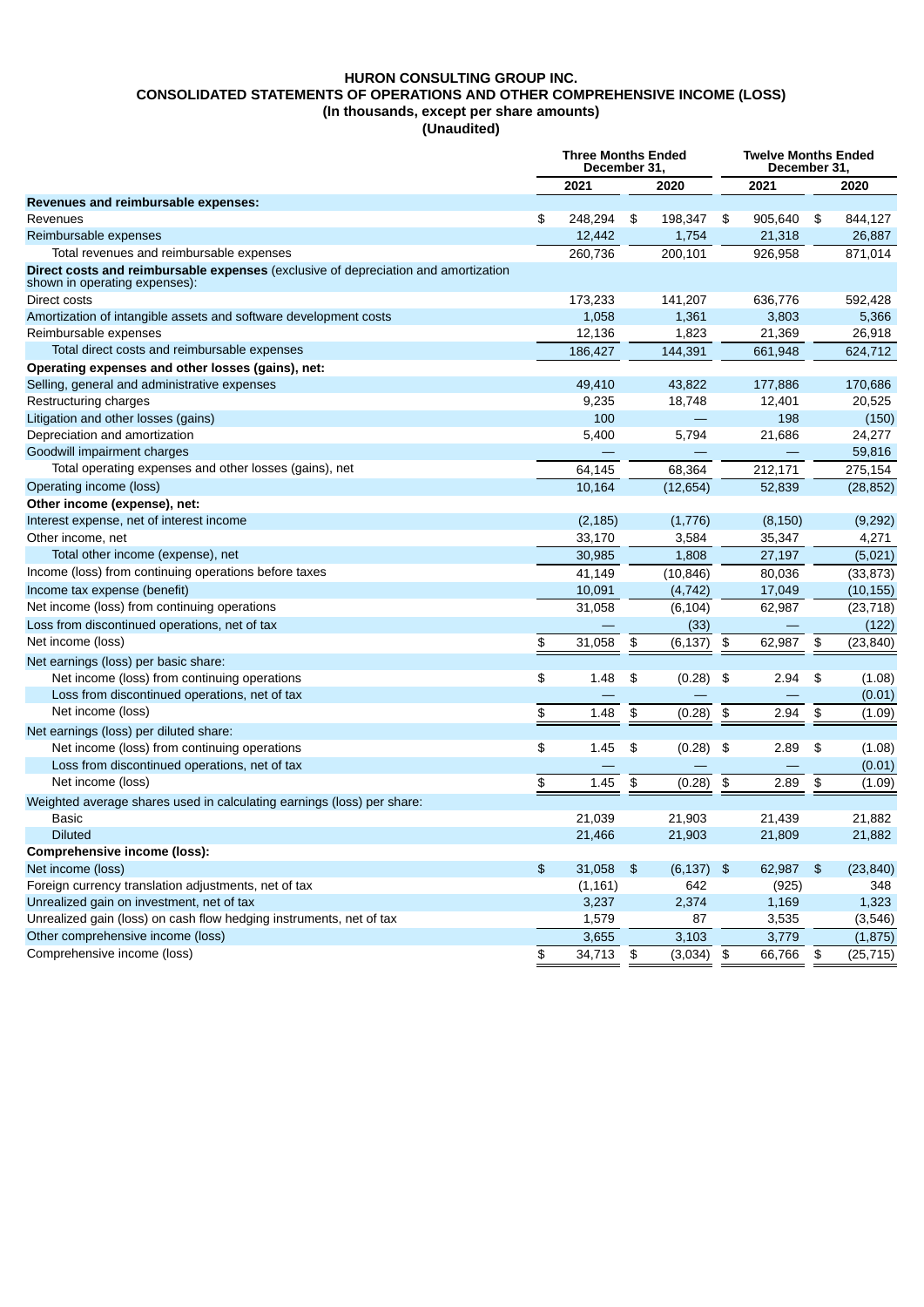## **HURON CONSULTING GROUP INC. CONSOLIDATED BALANCE SHEETS (In thousands, except share and per share amounts) (Unaudited)**

|                                                                                                                         | December 31,<br>2021 |           |                | December 31,<br>2020 |
|-------------------------------------------------------------------------------------------------------------------------|----------------------|-----------|----------------|----------------------|
| <b>Assets</b>                                                                                                           |                      |           |                |                      |
| Current assets:                                                                                                         |                      |           |                |                      |
| Cash and cash equivalents                                                                                               | \$                   | 20,781    | $\mathfrak{F}$ | 67.177               |
| Receivables from clients, net                                                                                           |                      | 122,316   |                | 87.687               |
| Unbilled services, net                                                                                                  |                      | 91.285    |                | 53,959               |
| Income tax receivable                                                                                                   |                      | 8,071     |                | 5,121                |
| Prepaid expenses and other current assets                                                                               |                      | 15.229    |                | 16,569               |
| <b>Total current assets</b>                                                                                             |                      | 257,682   |                | 230,513              |
| Property and equipment, net                                                                                             |                      | 31.004    |                | 29,093               |
| Deferred income taxes, net                                                                                              |                      | 1,804     |                | 4.191                |
| Long-term investments                                                                                                   |                      | 72,584    |                | 71,030               |
| Operating lease right-of-use assets                                                                                     |                      | 35,311    |                | 39,360               |
| Other non-current assets                                                                                                |                      | 68,191    |                | 62,068               |
| Intangible assets, net                                                                                                  |                      | 31,894    |                | 20,483               |
| Goodwill                                                                                                                |                      | 620,879   |                | 594,237              |
| <b>Total assets</b>                                                                                                     | \$                   | 1,119,349 | \$             | 1,050,975            |
| Liabilities and stockholders' equity                                                                                    |                      |           |                |                      |
| <b>Current liabilities:</b>                                                                                             |                      |           |                |                      |
| Accounts payable                                                                                                        | \$                   | 13,621    | \$             | 648                  |
| Accrued expenses and other current liabilities                                                                          |                      | 22.519    |                | 14.874               |
| Accrued payroll and related benefits                                                                                    |                      | 139,131   |                | 133,830              |
| Current maturities of long-term debt                                                                                    |                      | 559       |                | 499                  |
| Current maturities of operating lease liabilities                                                                       |                      | 10,142    |                | 8.771                |
| Deferred revenues                                                                                                       |                      | 19.212    |                | 28,247               |
| <b>Total current liabilities</b>                                                                                        |                      | 205.184   |                | 186,869              |
| Non-current liabilities:                                                                                                |                      |           |                |                      |
| Deferred compensation and other liabilities                                                                             |                      | 43,458    |                | 47,131               |
| Long-term debt, net of current portion                                                                                  |                      | 232,221   |                | 202,780              |
| Operating lease liabilities, net of current portion                                                                     |                      | 54,313    |                | 61,825               |
| Deferred income taxes, net                                                                                              |                      | 12,273    |                | 428                  |
| <b>Total non-current liabilities</b>                                                                                    |                      | 342.265   |                | 312.164              |
| <b>Commitments and contingencies</b>                                                                                    |                      |           |                |                      |
| Stockholders' equity                                                                                                    |                      |           |                |                      |
| Common stock; \$0.01 par value; 500,000,000 shares authorized; 24,364,814 and 25,346,916 shares issued,<br>respectively |                      | 239       |                | 246                  |
| Treasury stock, at cost, 2,495,172 and 2,584,119 shares, respectively                                                   |                      | (135,969) |                | (129, 886)           |
| Additional paid-in capital                                                                                              |                      | 413.794   |                | 454,512              |
| Retained earnings                                                                                                       |                      | 276.996   |                | 214,009              |
| Accumulated other comprehensive income                                                                                  |                      | 16,840    |                | 13,061               |
| Total stockholders' equity                                                                                              |                      | 571,900   |                | 551,942              |
| Total liabilities and stockholders' equity                                                                              | \$                   | 1,119,349 | \$             | 1.050.975            |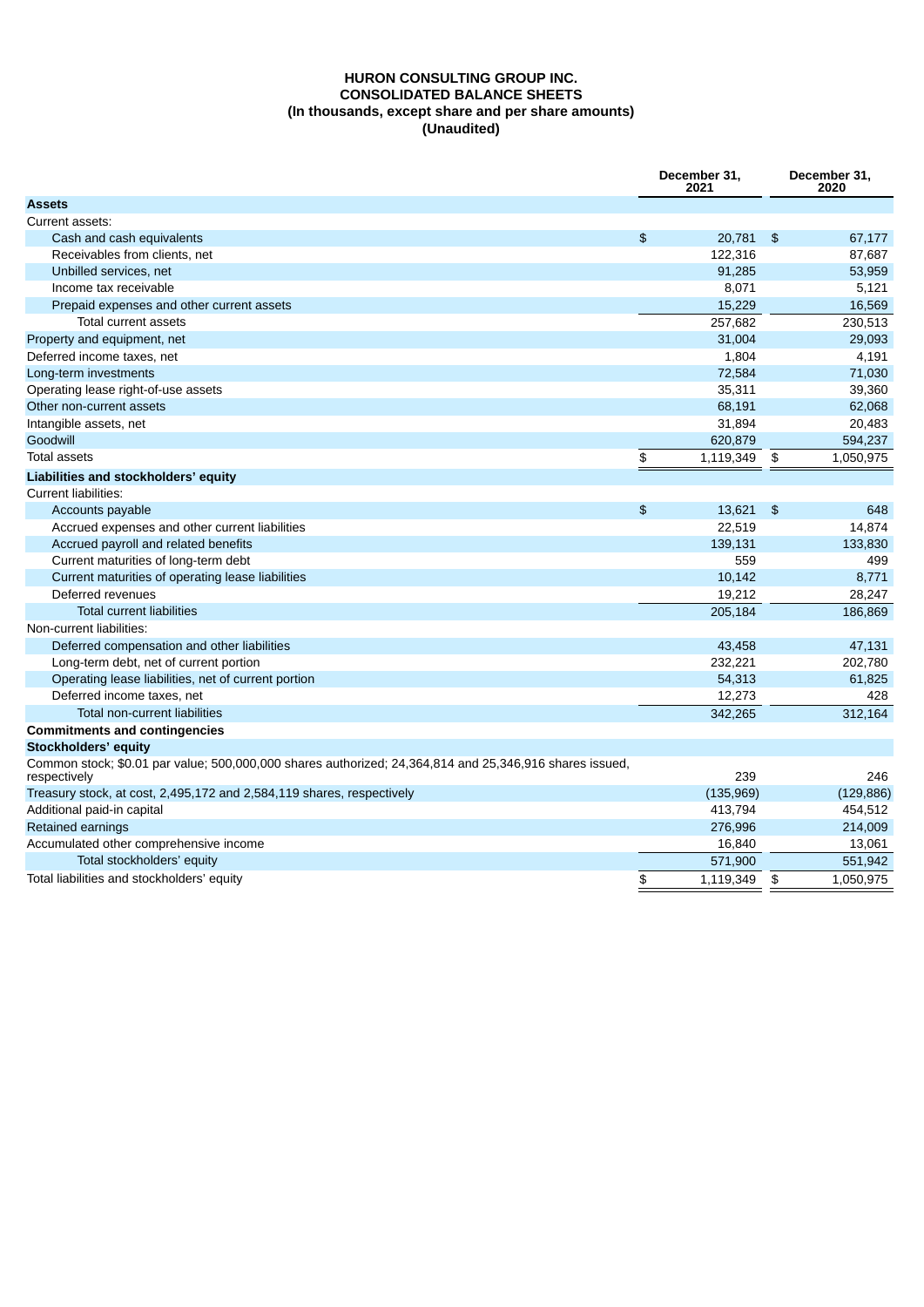## **HURON CONSULTING GROUP INC. CONSOLIDATED STATEMENTS OF CASH FLOWS (In thousands) (Unaudited)**

|                                                                                     | <b>Twelve Months Ended</b><br>December 31, |            |    |            |  |
|-------------------------------------------------------------------------------------|--------------------------------------------|------------|----|------------|--|
|                                                                                     |                                            | 2021       |    | 2020       |  |
| Cash flows from operating activities:                                               |                                            |            |    |            |  |
| Net income (loss)                                                                   | \$                                         | 62,987     | \$ | (23, 840)  |  |
| Adjustments to reconcile net income (loss) to cash flows from operating activities: |                                            |            |    |            |  |
| Depreciation and amortization                                                       |                                            | 25,978     |    | 30,222     |  |
| Non-cash lease expense                                                              |                                            | 6,967      |    | 7,763      |  |
| Lease impairment charges                                                            |                                            |            |    | 13,217     |  |
| Share-based compensation                                                            |                                            | 25,857     |    | 24,081     |  |
| Amortization of debt discount and issuance costs                                    |                                            | 794        |    | 793        |  |
| Goodwill impairment charges                                                         |                                            |            |    | 59,816     |  |
| Allowances for doubtful accounts                                                    |                                            | 13         |    | 1,050      |  |
| Deferred income taxes                                                               |                                            | 12,480     |    | (9,859)    |  |
| (Gain) loss on sales of businesses, excluding transaction costs                     |                                            | (32, 824)  |    | 1,603      |  |
| Change in fair value of contingent consideration liabilities                        |                                            | 173        |    |            |  |
| Change in fair value of preferred stock investment                                  |                                            |            |    | (1,667)    |  |
| Other, net                                                                          |                                            | (421)      |    | (25)       |  |
| Changes in operating assets and liabilities, net of acquisition and divestiture:    |                                            |            |    |            |  |
| (Increase) decrease in receivables from clients, net                                |                                            | (39, 845)  |    | 33,051     |  |
| (Increase) decrease in unbilled services, net                                       |                                            | (38, 820)  |    | 18,876     |  |
| (Increase) decrease in current income tax receivable / payable, net                 |                                            | (2,723)    |    | (3,662)    |  |
| (Increase) decrease in other assets                                                 |                                            | (2,670)    |    | (11, 972)  |  |
| Increase (decrease) in accounts payable and other liabilities                       |                                            | 10,394     |    | (7,786)    |  |
| Increase (decrease) in accrued payroll and related benefits                         |                                            | (2,636)    |    | (1, 169)   |  |
| Increase (decrease) in deferred revenues                                            |                                            | (7, 717)   |    | 6,246      |  |
| Net cash provided by operating activities                                           |                                            | 17,987     |    | 136,738    |  |
| Cash flows from investing activities:                                               |                                            |            |    |            |  |
| Purchases of property and equipment                                                 |                                            | (10, 871)  |    | (8, 125)   |  |
| Investment in life insurance policies                                               |                                            | (1, 245)   |    | (2,462)    |  |
| Purchases of businesses, net of cash acquired                                       |                                            | (44, 819)  |    | (8,701)    |  |
| Purchase of investment securities                                                   |                                            |            |    | (13,000)   |  |
| Capitalization of internally developed software costs                               |                                            | (4,889)    |    | (8,272)    |  |
| Proceeds from sale of property and equipment                                        |                                            | 408        |    | 25         |  |
| Divestiture of businesses, net of cash sold                                         |                                            | 41,273     |    | (1, 499)   |  |
| Net cash used in investing activities                                               |                                            | (20, 143)  |    | (42, 034)  |  |
| Cash flows from financing activities:                                               |                                            |            |    |            |  |
| Proceeds from exercise of stock options                                             |                                            | 804        |    | 1,003      |  |
| Shares redeemed for employee tax withholdings                                       |                                            | (10, 103)  |    | (7,903)    |  |
| Share repurchases                                                                   |                                            | (64, 612)  |    | (27, 141)  |  |
| Proceeds from bank borrowings                                                       |                                            | 235,000    |    | 283,000    |  |
| Repayments of bank borrowings                                                       |                                            | (205, 499) |    | (288, 574) |  |
| Net cash used in financing activities                                               |                                            | (44, 410)  |    | (39, 615)  |  |
| Effect of exchange rate changes on cash                                             |                                            | 170        |    | 484        |  |
| Net increase (decrease) in cash and cash equivalents                                |                                            | (46, 396)  |    | 55,573     |  |
| Cash and cash equivalents at beginning of the period                                |                                            | 67,177     |    | 11,604     |  |
| Cash and cash equivalents at end of the period                                      | \$                                         | 20,781     | \$ | 67,177     |  |
|                                                                                     |                                            |            |    |            |  |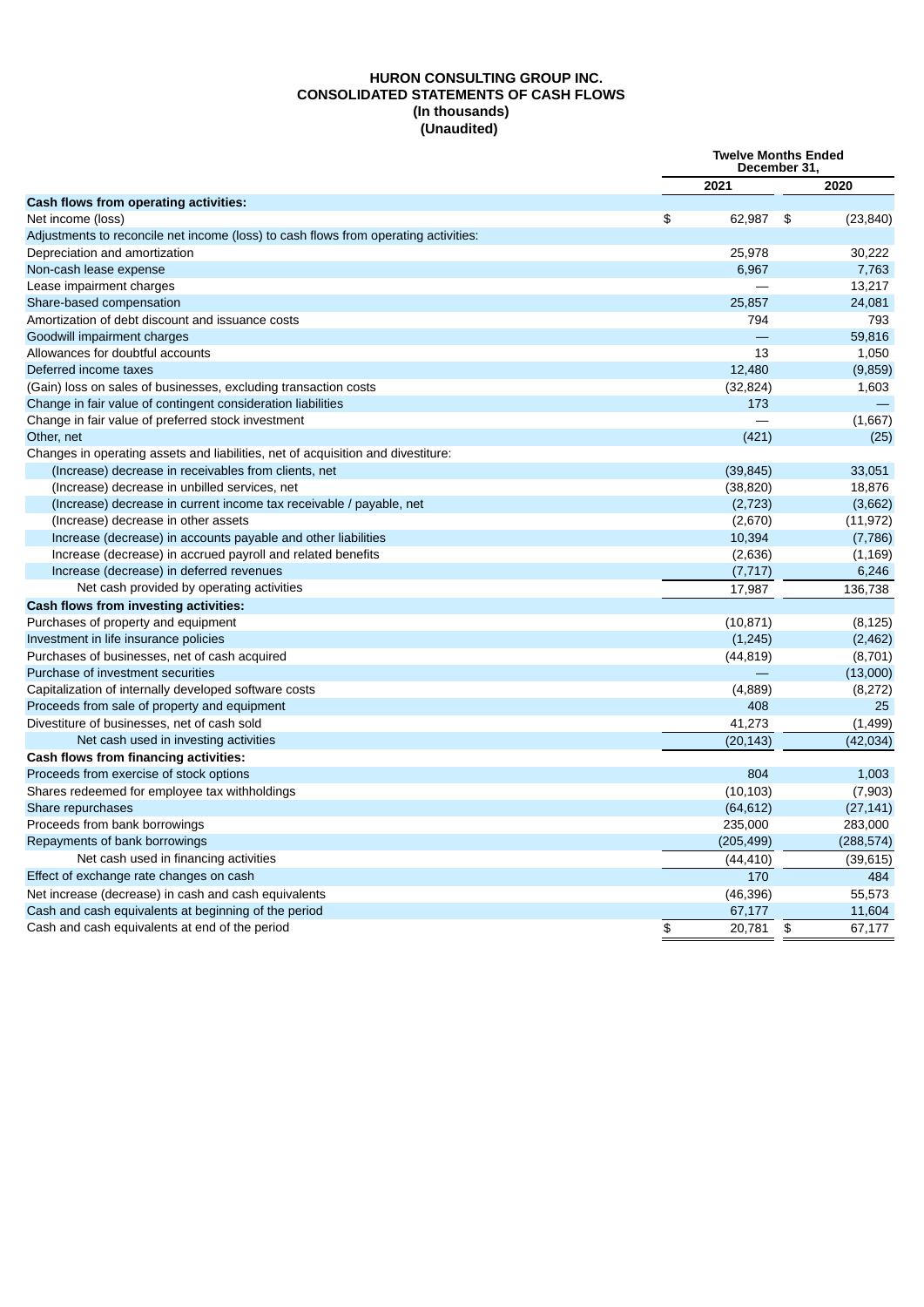### **HURON CONSULTING GROUP INC. SEGMENT OPERATING RESULTS AND OTHER OPERATING DATA (Unaudited)**

In conjunction with the company's continuous evaluation of the appropriate level of disaggregation of revenues as the company's business evolves and in consideration of a group hire of approximately 300 employees in the company's Healthcare Managed Services solution within its Healthcare segment in the second quarter of 2021, the company began assessing its operating performance by the following three employee types: billable consultants, full-time equivalents, and Healthcare Managed Services employees. The other operating data previously reported for the three and twelve months ended December 31, 2020 was revised below to reflect this change. This change has no impact on the company's consolidated total revenues or total revenues by segment.

|                                                                 |    | <b>Three Months Ended</b><br>December 31, |                |           |            |  |  |  |
|-----------------------------------------------------------------|----|-------------------------------------------|----------------|-----------|------------|--|--|--|
| Segment and Consolidated Operating Results (in thousands):      |    | 2021                                      |                | 2020      | (Decrease) |  |  |  |
| <b>Healthcare:</b>                                              |    |                                           |                |           |            |  |  |  |
| Revenues                                                        | \$ | 103,653                                   | \$             | 85,097    | 21.8%      |  |  |  |
| Operating income                                                | \$ | 25.647                                    | $\mathfrak{D}$ | 24,094    | 6.4 %      |  |  |  |
| Segment operating income as a percentage of segment revenues    |    | 24.7%                                     |                | 28.3 %    |            |  |  |  |
| <b>Business Advisory:</b>                                       |    |                                           |                |           |            |  |  |  |
| Revenues                                                        | \$ | 77,922                                    | \$             | 65,938    | 18.2 %     |  |  |  |
| Operating income                                                | \$ | 10,952                                    | $\mathfrak{L}$ | 10,740    | 2.0 %      |  |  |  |
| Segment operating income as a percentage of segment revenues    |    | 14.1%                                     |                | 16.3 %    |            |  |  |  |
| <b>Education:</b>                                               |    |                                           |                |           |            |  |  |  |
| Revenues                                                        | \$ | 66,719                                    | \$             | 47,312    | 41.0%      |  |  |  |
| Operating income                                                | \$ | 15,561                                    | $\frac{2}{3}$  | 5,711     | 172.5 %    |  |  |  |
| Segment operating income as a percentage of segment revenues    |    | 23.3 %                                    |                | 12.1 %    |            |  |  |  |
| <b>Total Company:</b>                                           |    |                                           |                |           |            |  |  |  |
| Revenues                                                        | \$ | 248,294                                   | \$             | 198,347   | 25.2 %     |  |  |  |
| Reimbursable expenses                                           |    | 12,442                                    |                | 1,754     | N/M        |  |  |  |
| Total revenues and reimbursable expenses                        | \$ | 260,736                                   | \$             | 200,101   | 30.3 %     |  |  |  |
| <b>Statements of Operations reconciliation:</b>                 |    |                                           |                |           |            |  |  |  |
| Segment operating income                                        | \$ | 52,160                                    | \$             | 40,545    | 28.6%      |  |  |  |
| Items not allocated at the segment level:                       |    |                                           |                |           |            |  |  |  |
| Other operating expenses                                        |    | 36,836                                    |                | 47,429    | $(22.3)\%$ |  |  |  |
| Litigation and other losses                                     |    | 75                                        |                | $\equiv$  | N/M        |  |  |  |
| Depreciation and amortization                                   |    | 5,085                                     |                | 5,770     | $(11.9)\%$ |  |  |  |
| Total operating income (loss)                                   |    | 10,164                                    |                | (12, 654) | N/M        |  |  |  |
| Other income                                                    |    | 30,985                                    |                | 1,808     | N/M        |  |  |  |
| Income (loss) from continuing operations before taxes           | \$ | 41,149                                    | $\frac{2}{3}$  | (10, 846) | N/M        |  |  |  |
| <b>Other Operating Data:</b>                                    |    |                                           |                |           |            |  |  |  |
| Number of billable consultants (at period end) (2).             |    |                                           |                |           |            |  |  |  |
| Healthcare                                                      |    | 869                                       |                | 820       | 6.0%       |  |  |  |
| <b>Business Advisory</b>                                        |    | 1,116                                     |                | 1,051     | 6.2 %      |  |  |  |
| Education                                                       |    | 901                                       |                | 737       | 22.3 %     |  |  |  |
| <b>Total</b>                                                    |    | 2,886                                     |                | 2,608     | 10.7%      |  |  |  |
| Average number of billable consultants (for the period) $(2)$ . |    |                                           |                |           |            |  |  |  |
| <b>Healthcare</b>                                               |    | 866                                       |                | 834       |            |  |  |  |
| <b>Business Advisory</b>                                        |    | 1,148                                     |                | 1,028     |            |  |  |  |
| Education                                                       |    | 866                                       |                | 764       |            |  |  |  |
| Total                                                           |    | 2,880                                     |                | 2,626     |            |  |  |  |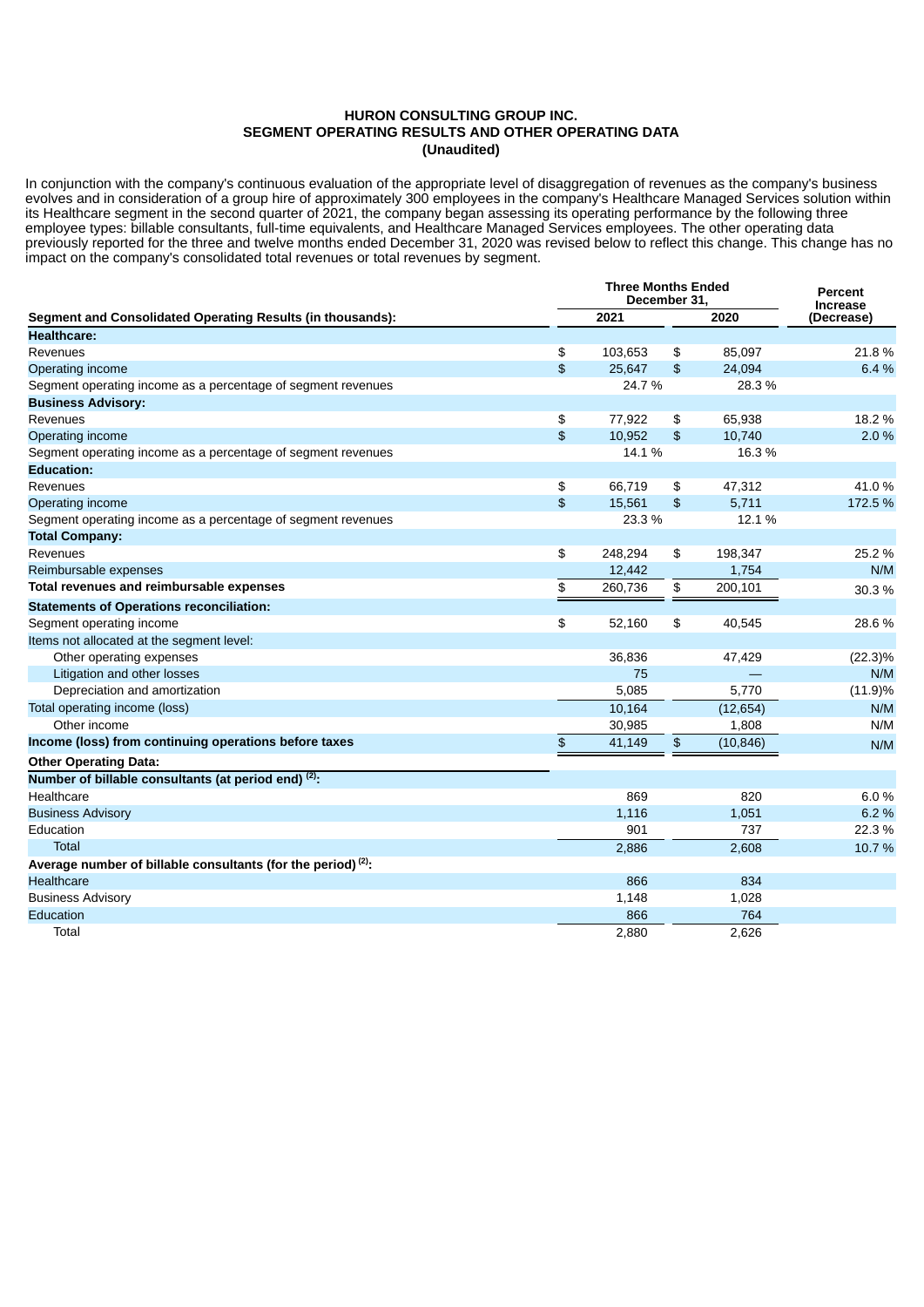## **HURON CONSULTING GROUP INC. SEGMENT OPERATING RESULTS AND OTHER OPERATING DATA (CONTINUED) (Unaudited)**

|                                                                          |               | <b>Three Months Ended December</b><br>31, |               |       |  |  |  |
|--------------------------------------------------------------------------|---------------|-------------------------------------------|---------------|-------|--|--|--|
| <b>Other Operating Data (continued):</b>                                 |               | 2021                                      |               | 2020  |  |  |  |
| Billable consultant utilization rate (3):                                |               |                                           |               |       |  |  |  |
| Healthcare                                                               |               | 70.1 %                                    |               | 65.1% |  |  |  |
| <b>Business Advisory</b>                                                 |               | 68.3%                                     |               | 71.6% |  |  |  |
| Education                                                                |               | 72.1 %                                    |               | 66.1% |  |  |  |
| Total                                                                    |               | 70.0%                                     |               | 68.0% |  |  |  |
| Billable consultant average billing rate per hour (4).                   |               |                                           |               |       |  |  |  |
| Healthcare                                                               | \$            | 276                                       | \$            | 261   |  |  |  |
| Business Advisory <sup>(5)</sup>                                         | \$            | 219                                       | \$            | 189   |  |  |  |
| Education                                                                | \$            | 201                                       | \$            | 179   |  |  |  |
| Total $(5)$                                                              | \$            | 231                                       | \$            | 206   |  |  |  |
| Revenue per billable consultant (in thousands):                          |               |                                           |               |       |  |  |  |
| Healthcare                                                               | $\frac{1}{2}$ | 84                                        | \$            | 69    |  |  |  |
| <b>Business Advisory</b>                                                 | \$            | 64                                        | \$            | 60    |  |  |  |
| Education                                                                | \$            | 63                                        | \$            | 53    |  |  |  |
| Total                                                                    | \$            | 69                                        | \$            | 61    |  |  |  |
| Average number of full-time equivalents (for the period) (6):            |               |                                           |               |       |  |  |  |
| Healthcare                                                               |               | 153                                       |               | 183   |  |  |  |
| <b>Business Advisory</b>                                                 |               | 61                                        |               | 40    |  |  |  |
| Education                                                                |               | 87                                        |               | 40    |  |  |  |
| Total                                                                    |               | 301                                       |               | 263   |  |  |  |
| Revenue per full-time equivalent (in thousands):                         |               |                                           |               |       |  |  |  |
| <b>Healthcare</b>                                                        | \$            | 124                                       | $\frac{2}{3}$ | 110   |  |  |  |
| <b>Business Advisory</b>                                                 | \$            | 75                                        | \$            | 94    |  |  |  |
| Education                                                                | \$            | 144                                       | \$            | 170   |  |  |  |
| Total                                                                    | \$            | 120                                       | \$            | 117   |  |  |  |
| Healthcare Managed Services <sup>(7)</sup> :                             |               |                                           |               |       |  |  |  |
| Total revenues (in thousands)                                            | \$            | 12,309                                    | \$            | 7,171 |  |  |  |
| Average number of Healthcare Managed Services employees (for the period) |               | 513                                       |               | 92    |  |  |  |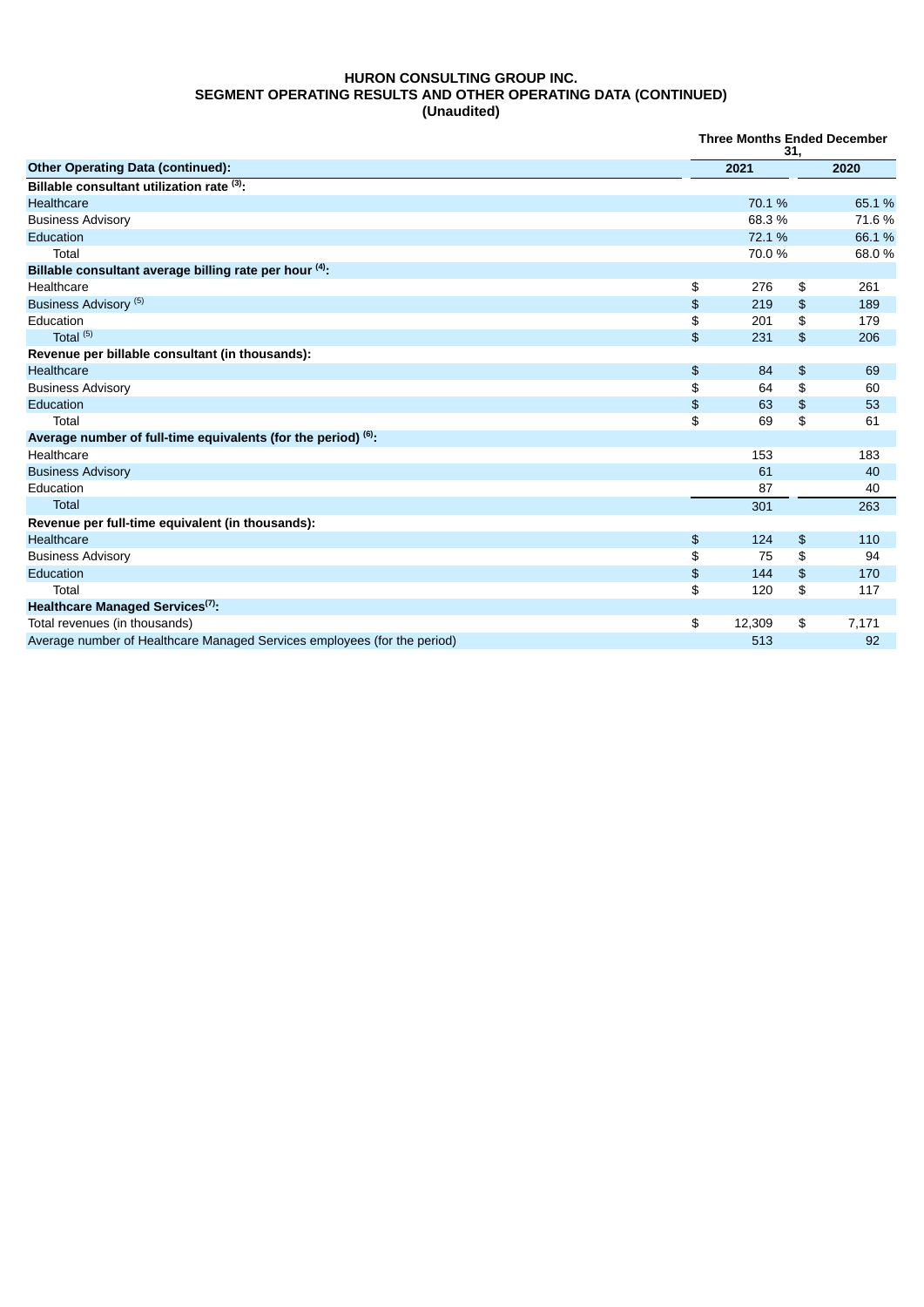## **HURON CONSULTING GROUP INC. SEGMENT OPERATING RESULTS AND OTHER OPERATING DATA (CONTINUED) (Unaudited)**

|                                                                 |    | <b>Twelve Months Ended</b><br>December 31. |                |           |                               |  |  |  |
|-----------------------------------------------------------------|----|--------------------------------------------|----------------|-----------|-------------------------------|--|--|--|
| Segment and Consolidated Operating Results (in thousands):      |    | 2021                                       |                | 2020      | <b>Increase</b><br>(Decrease) |  |  |  |
| <b>Healthcare:</b>                                              |    |                                            |                |           |                               |  |  |  |
| Revenues                                                        | \$ | 377,577                                    | \$             | 353,437   | 6.8%                          |  |  |  |
| Operating income                                                | \$ | 104.010                                    | \$             | 94.925    | 9.6%                          |  |  |  |
| Segment operating income as a percentage of segment revenues    |    | 27.5 %                                     |                | 26.9%     |                               |  |  |  |
| <b>Business Advisory:</b>                                       |    |                                            |                |           |                               |  |  |  |
| Revenues                                                        | \$ | 291,663                                    | \$             | 267,361   | 9.1%                          |  |  |  |
| Operating income                                                | \$ | 48,236                                     | $\mathfrak{D}$ | 48,046    | 0.4%                          |  |  |  |
| Segment operating income as a percentage of segment revenues    |    | 16.5%                                      |                | 18.0%     |                               |  |  |  |
| <b>Education:</b>                                               |    |                                            |                |           |                               |  |  |  |
| Revenues                                                        | \$ | 236,400                                    | \$             | 223,329   | 5.9%                          |  |  |  |
| Operating income                                                | \$ | 52,772                                     | \$             | 47,503    | 11.1 %                        |  |  |  |
| Segment operating income as a percentage of segment revenues    |    | 22.3 %                                     |                | 21.3 %    |                               |  |  |  |
| <b>Total Company:</b>                                           |    |                                            |                |           |                               |  |  |  |
| Revenues                                                        | \$ | 905,640                                    | \$             | 844,127   | 7.3 %                         |  |  |  |
| Reimbursable expenses                                           |    | 21,318                                     |                | 26,887    | (20.7)%                       |  |  |  |
| Total revenues and reimbursable expenses                        | \$ | 926,958                                    | \$             | 871,014   | 6.4%                          |  |  |  |
| <b>Statements of Operations reconciliation:</b>                 |    |                                            |                |           |                               |  |  |  |
| Segment operating income                                        | \$ | 205,018                                    | \$             | 190,474   | 7.6%                          |  |  |  |
| Items not allocated at the segment level:                       |    |                                            |                |           |                               |  |  |  |
| Other operating expenses                                        |    | 131,372                                    |                | 135,255   | (2.9)%                        |  |  |  |
| Litigation and other losses (gains)                             |    | 173                                        |                | (150)     | N/M                           |  |  |  |
| Depreciation and amortization                                   |    | 20,634                                     |                | 24,405    | $(15.5)\%$                    |  |  |  |
| Goodwill impairment charges <sup>(1)</sup>                      |    |                                            |                | 59,816    | N/M                           |  |  |  |
| Total operating income (loss)                                   |    | 52,839                                     |                | (28, 852) | N/M                           |  |  |  |
| Other income (expense), net                                     |    | 27,197                                     |                | (5,021)   | N/M                           |  |  |  |
| Income (loss) from continuing operations before taxes           | \$ | 80,036                                     | \$             | (33, 873) | N/M                           |  |  |  |
| <b>Other Operating Data:</b>                                    |    |                                            |                |           |                               |  |  |  |
| Number of billable consultants (at period end) <sup>(2)</sup> : |    |                                            |                |           |                               |  |  |  |
| Healthcare                                                      |    | 869                                        |                | 820       | 6.0%                          |  |  |  |
| <b>Business Advisory</b>                                        |    | 1,116                                      |                | 1,051     | 6.2%                          |  |  |  |
| Education                                                       |    | 901                                        |                | 737       | 22.3 %                        |  |  |  |
| Total                                                           |    | 2,886                                      |                | 2,608     | 10.7%                         |  |  |  |
| Average number of billable consultants (for the period) $(2)$ : |    |                                            |                |           |                               |  |  |  |
| Healthcare                                                      |    | 822                                        |                | 863       |                               |  |  |  |
| <b>Business Advisory</b>                                        |    | 1,115                                      |                | 962       |                               |  |  |  |
| Education                                                       |    | 779                                        |                | 775       |                               |  |  |  |
| <b>Total</b>                                                    |    | 2,716                                      |                | 2,600     |                               |  |  |  |
|                                                                 |    |                                            |                |           |                               |  |  |  |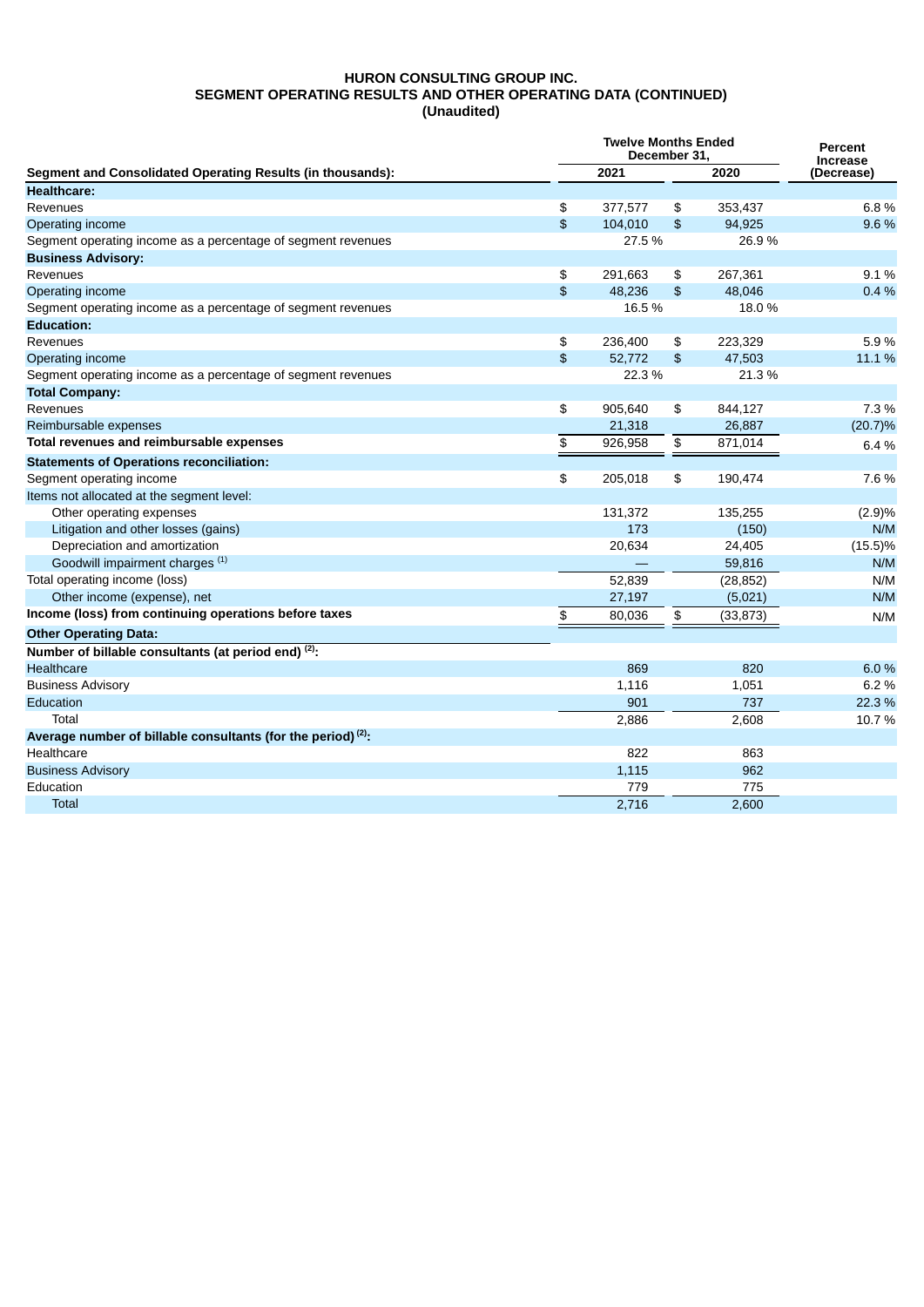#### **HURON CONSULTING GROUP INC. SEGMENT OPERATING RESULTS AND OTHER OPERATING DATA (CONTINUED) (Unaudited)**

|                                                                          |               | <b>Twelve Months Ended</b><br>December 31. |    |        |  |  |
|--------------------------------------------------------------------------|---------------|--------------------------------------------|----|--------|--|--|
| <b>Other Operating Data (continued):</b>                                 |               | 2021                                       |    | 2020   |  |  |
| Billable consultant utilization rate (3):                                |               |                                            |    |        |  |  |
| Healthcare                                                               |               | 72.0 %                                     |    | 69.0%  |  |  |
| <b>Business Advisory</b>                                                 |               | 69.1%                                      |    | 72.4 % |  |  |
| Education                                                                |               | 73.0 %                                     |    | 70.3 % |  |  |
| Total                                                                    |               | 71.1%                                      |    | 70.7%  |  |  |
| Billable consultant average billing rate per hour (4).                   |               |                                            |    |        |  |  |
| Healthcare                                                               | \$            | 243                                        | \$ | 227    |  |  |
| Business Advisory <sup>(5)</sup>                                         | \$            | 198                                        | \$ | 195    |  |  |
| Education                                                                | \$            | 190                                        | \$ | 187    |  |  |
| Total $(5)$                                                              | \$            | 209                                        | \$ | 202    |  |  |
| Revenue per billable consultant (in thousands):                          |               |                                            |    |        |  |  |
| Healthcare                                                               | $\frac{1}{2}$ | 305                                        | \$ | 272    |  |  |
| <b>Business Advisory</b>                                                 | \$            | 246                                        | \$ | 264    |  |  |
| Education                                                                | \$            | 253                                        | \$ | 247    |  |  |
| Total                                                                    | \$            | 266                                        | \$ | 262    |  |  |
| Average number of full-time equivalents (for the period) $(6)$ .         |               |                                            |    |        |  |  |
| Healthcare                                                               |               | 153                                        |    | 187    |  |  |
| <b>Business Advisory</b>                                                 |               | 52                                         |    | 30     |  |  |
| Education                                                                |               | 53                                         |    | 52     |  |  |
| Total                                                                    |               | 258                                        |    | 269    |  |  |
| Revenue per full-time equivalent (in thousands):                         |               |                                            |    |        |  |  |
| Healthcare                                                               | \$            | 518                                        | \$ | 481    |  |  |
| <b>Business Advisory</b>                                                 | \$            | 343                                        | \$ | 455    |  |  |
| Education                                                                | \$            | 743                                        | \$ | 618    |  |  |
| Total                                                                    | \$            | 528                                        | \$ | 504    |  |  |
| Healthcare Managed Services <sup>(7)</sup> :                             |               |                                            |    |        |  |  |
| Total revenues (in thousands)                                            | \$            | 47,718                                     | \$ | 28,663 |  |  |
| Average number of Healthcare Managed Services employees (for the period) |               | 382                                        |    | 91     |  |  |

(1) The non-cash goodwill impairment charges are not allocated at the segment level because the underlying goodwill asset is reflective of our corporate investment in the segments. We do not include the impact of goodwill impairment charges in our evaluation of segment performance.

(2) Consists of our consulting professionals who provide consulting services and generate revenues based on the number of hours worked.

(3) Utilization rate for billable consultants is calculated by dividing the number of hours billable consultants worked on client assignments during a period by the total available working hours for these consultants during the same period, assuming a forty-hour work week, less paid holidays and vacation days.

(4) Average billing rate per hour for our billable consultants is calculated by dividing revenues for a period by the number of hours worked on client assignments during the same period.

(5) The Business Advisory segment includes operations of Huron Eurasia India. Absent the impact of Huron Eurasia India, the average billing rate per hour for the Business Advisory segment would have been \$243 and \$203 for the three months ended December 31, 2021 and 2020, respectively; and \$216 and \$213 for the twelve months ended December 31, 2021 and 2020, respectively.

Absent the impact of Huron Eurasia India, Huron's consolidated average billing rate per hour would have been \$240 and \$213 for the three months ended December 31, 2021 and 2020, respectively; and \$216 and 209 for the twelve months ended December 31, 2021 and 2020.

(6) Consists of coaches and their support staff within the Culture and Organizational Excellence solution, consultants who work variable schedules as needed by clients, and full-time employees who provide software support and maintenance services to clients.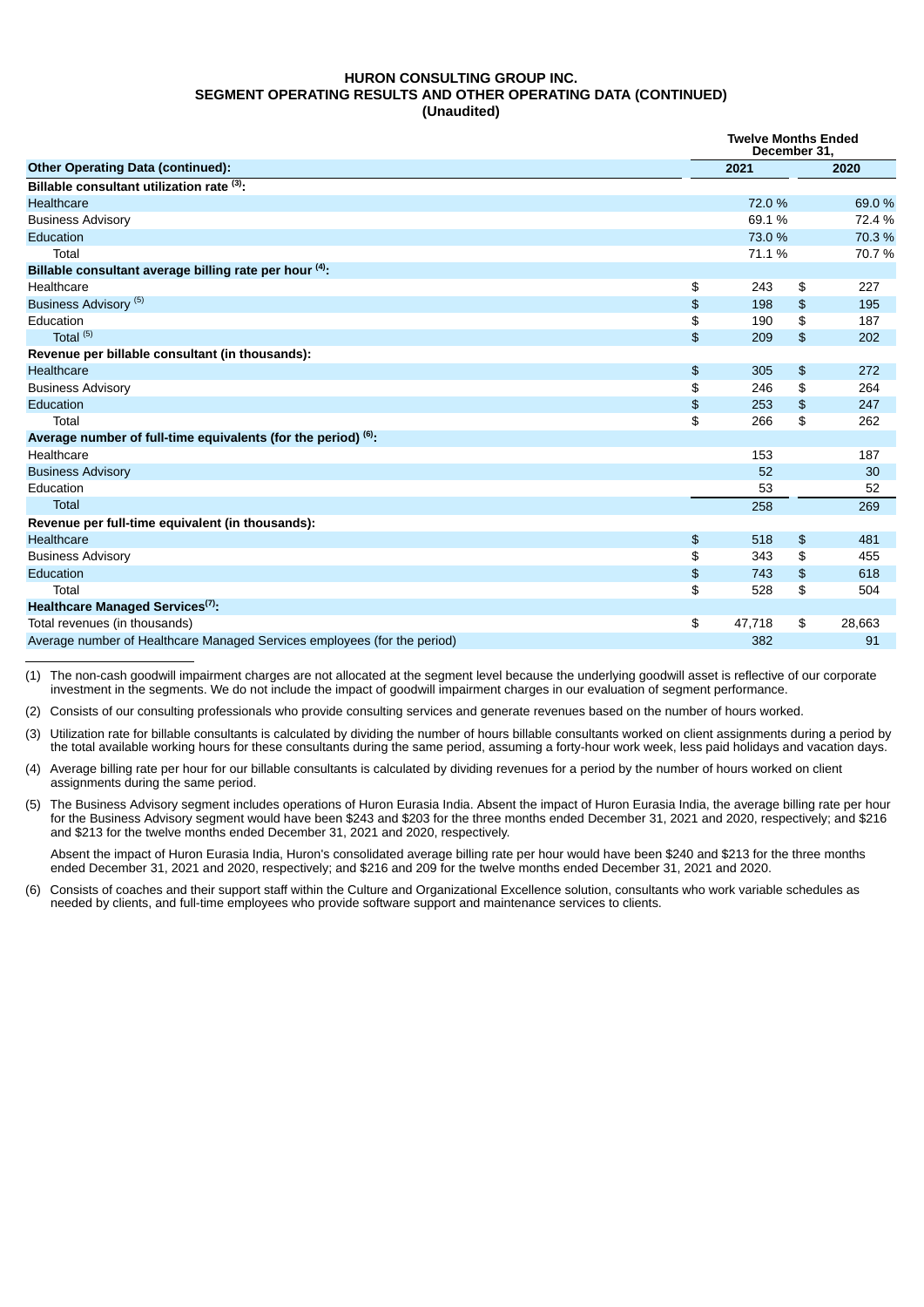(7) Consists of employees who manage and provide revenue cycle billing, collections, insurance verification and change integrity services to our healthcare clients.

N/M - Not Meaningful

#### **HURON CONSULTING GROUP INC. RECONCILIATION OF NET INCOME (LOSS) FROM CONTINUING OPERATIONS TO ADJUSTED EARNINGS BEFORE INTEREST, TAXES, DEPRECIATION AND AMORTIZATION (8) (In thousands) (Unaudited)**

|                                                                                                  | <b>Three Months Ended</b><br>December 31, |          |    | <b>Twelve Months Ended</b><br>December 31, |               |                 |
|--------------------------------------------------------------------------------------------------|-------------------------------------------|----------|----|--------------------------------------------|---------------|-----------------|
|                                                                                                  |                                           | 2021     |    | 2020                                       | 2021          | 2020            |
| <b>Revenues</b>                                                                                  | \$.                                       | 248,294  | \$ | 198,347                                    | \$<br>905,640 | \$<br>844,127   |
| Net income (loss) from continuing operations                                                     | \$                                        | 31,058   | \$ | (6, 104)                                   | \$<br>62,987  | \$<br>(23, 718) |
| Add back:                                                                                        |                                           |          |    |                                            |               |                 |
| Income tax expense (benefit)                                                                     |                                           | 10,091   |    | (4, 742)                                   | 17,049        | (10, 155)       |
| Interest expense, net of interest income                                                         |                                           | 2,185    |    | 1,776                                      | 8,150         | 9,292           |
| Depreciation and amortization                                                                    |                                           | 6,707    |    | 7,156                                      | 26,347        | 29,644          |
| Earnings (loss) before interest, taxes, depreciation and<br>amortization (EBITDA) <sup>(8)</sup> |                                           | 50,041   |    | (1, 914)                                   | 114,533       | 5,063           |
| Add back:                                                                                        |                                           |          |    |                                            |               |                 |
| Restructuring and other charges                                                                  |                                           | 9,235    |    | 18,748                                     | 12,401        | 21,374          |
| Litigation and other losses (gains)                                                              |                                           | 100      |    |                                            | 198           | (150)           |
| Unrealized gain on preferred stock investment                                                    |                                           |          |    | (1,667)                                    |               | (1,667)         |
| Goodwill impairment charges                                                                      |                                           |          |    |                                            |               | 59,816          |
| (Gain) loss on sale of businesses                                                                |                                           | (31,510) |    | 1,501                                      | (31,510)      | 1,603           |
| Transaction-related expenses                                                                     |                                           | 1,447    |    | 695                                        | 1,782         | 1,132           |
| Foreign currency transaction losses (gains), net                                                 |                                           | 21       |    | (276)                                      | 419           | (31)            |
| Adjusted EBITDA <sup>(8)</sup>                                                                   |                                           | 29,334   | \$ | 17,087                                     | \$<br>97,823  | \$<br>87,140    |
| Adjusted EBITDA as a percentage of revenues (8)                                                  |                                           | 11.8 %   |    | 8.6 %                                      | 10.8%         | 10.3 %          |